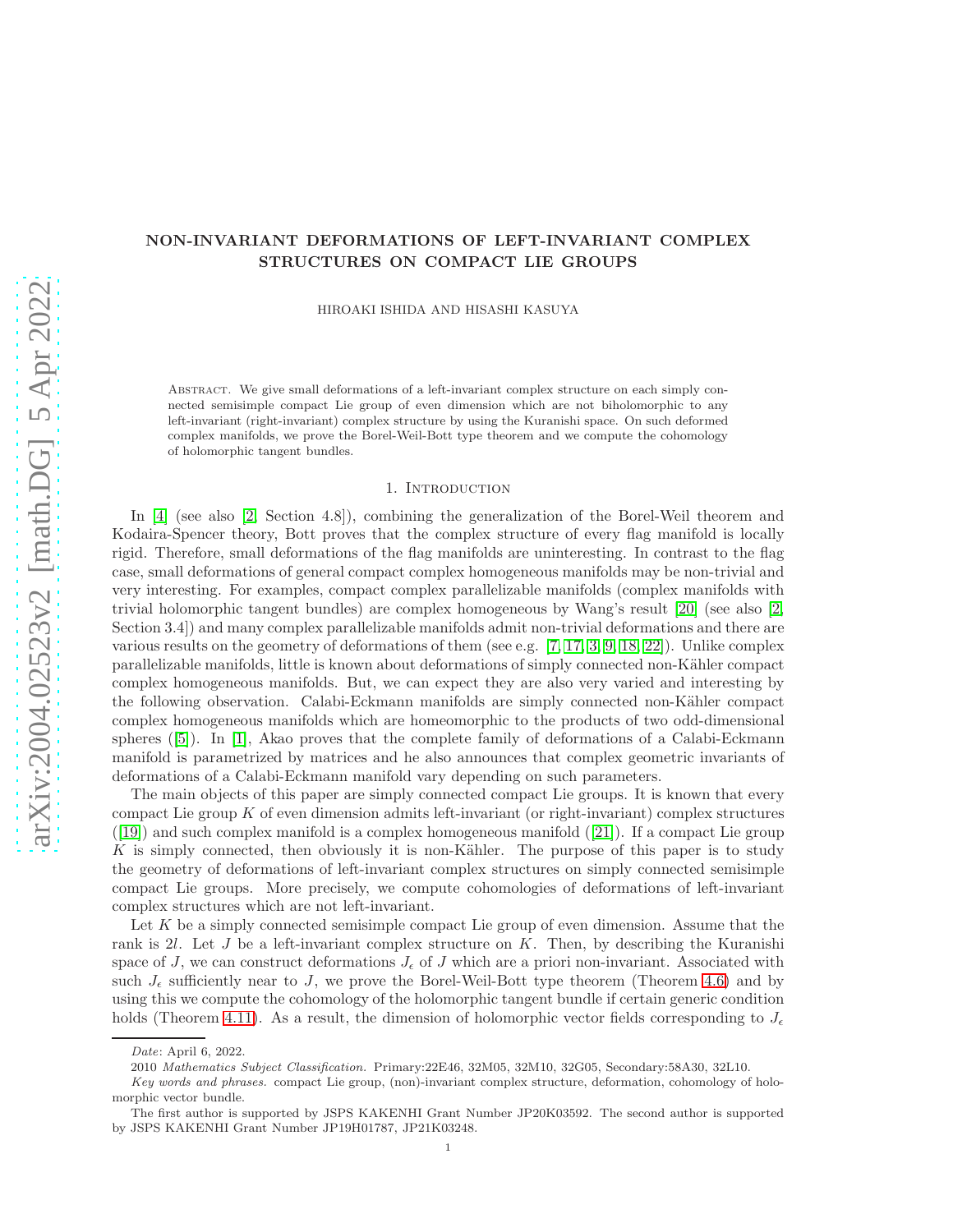is smaller than the one corresponding to any left-invariant (or right-invariant) complex structure and hence the complex manifold  $(K, J_{\epsilon})$  is not biholomorphic to K with any left-invariant or rightinvariant complex structure. (Corollary [4.12\)](#page-10-0).

We notice that in [\[16,](#page-11-7) Section 4] Loeb, Manjarin and Nicolau constructed non-invariant complex structures on a general semisimple compact Lie group  $K$  of even dimension associated with subgroups of the direct product  $H \times H$  of copies of a Cartan subgroup H of the complexification of K. The constructions in this paper are different from their constructions. Our constructions are more suitable for representation theory of semi-simple Lie algebras.

We explain our computation more precisely by Lie algebras. Let  $\mathfrak k$  be the Lie algebra of K of rank 2l and  $\mathfrak{g} = \mathfrak{k}_{\mathbb{C}} = \mathfrak{k} \otimes \mathbb{C}$ . We can associate our non-invariant deformation  $J_{\epsilon}$  with an l-tuple  $(X_1, \ldots, X_l) \in \mathfrak{g}^l$  satisfying  $[X_i, X_j] = 0$  for each  $i, j \in \{1, \ldots, l\}$ . We will prove that if an ltuple  $(X_1, \ldots, X_l)$  satisfies certain conditions related to roots of a semisimple Lie algebra g, then the dimension of the linear space of holomorphic vector fields associated with  $J_{\epsilon}$  is equal to

$$
l+\dim \mathfrak{g}^{\langle X_1,...,X_l\rangle}
$$

where  $\mathfrak{g}^{(X_1,\ldots,X_l)}$  is the subspace in g consisting of elements commuting with  $X_1,\ldots,X_l$ . This is not equal to the one associated with any left-invariant (right-invariant) complex structure. We note that under certain geometric conditions, we can determine the Lie algebra structure on the space of holomorphic vector fields associated with  $J_{\epsilon}$ .

The case  $G = SU(2) \times SU(2)$  is a typical example. In this example, our results can be seen as a Lie theoretic aspect of deformation theory of Calabi-Eckmann type complex structures on  $S^3 \times S^3$ derived from classical dynamical system as in [\[15\]](#page-11-8).

Acknowledgement. We are grateful to the anonymous referee for the invaluable comments and useful suggestions on improving the text.

#### 2. Notations and conventions

Let K be a simply connected semisimple compact Lie group and  $\mathfrak k$  the Lie algebra of K. Take a maximal torus  $T \subset K$  with the Lie sub-algebra t. Take the decomposition  $\mathfrak{k} = \mathfrak{t} \oplus \mathfrak{m}$  associated with the Cartan-Killing bilinear form. Let  $\mathfrak{g} = \mathfrak{k}_{\mathbb{C}}$  and  $\mathfrak{h} = \mathfrak{t}_{\mathbb{C}}$ . Then  $\mathfrak{h}$  is a Cartan sub-algebra of g. Denote by  $\Delta$  (resp.  $\Delta^+$ ) the set of roots (resp. positive roots) associated with h. Consider the subspaces  $\mathfrak{u} = \bigoplus_{\alpha \in \Delta^+} \mathfrak{g}_{\alpha}$  and  $\mathfrak{b} = \mathfrak{h} \oplus \bar{\mathfrak{u}}$  of  $\mathfrak{g}$  where  $\mathfrak{g}_{\alpha}$  is the root space of a root  $\alpha$ . Then  $\mathfrak{b}$  is a Borel sub-algebra of g and  $\bar{\mathfrak{u}} = [\mathfrak{b}, \mathfrak{b}]$ . We have the decomposition  $\mathfrak{g} = \bar{\mathfrak{u}} \oplus \mathfrak{h} \oplus \mathfrak{u}$  and  $\mathfrak{m} = \{X + \bar{X} \mid X \in \mathfrak{u}\}\.$ Since  $K$  is simply connected, we can take a unique simply connected complex Lie group  $G$  containing K as a real form. Consider the Lie subgroups  $B, U$  and  $U^-$  corresponding to b, u and  $\bar{u}$  respectively.

## 3. Deformations of left-invariant complex structures

We regard  $\mathfrak{k}$ , g etc. as the spaces of left-invariant vector fields. Assume dim K is even. In particular, the rank 2l of K is even. Let  $\mathfrak{l} \subset \mathfrak{h}$  be a subspace such that  $\mathfrak{h} = \mathfrak{l} \oplus \mathfrak{l}$ . Set  $\mathfrak{g}_{\mathfrak{l}} = \mathfrak{l} \oplus \mathfrak{u}$ . Then  $\mathfrak{g}_l$  is a sub-algebra of  $\mathfrak{g}$  and  $\mathfrak{g} = \mathfrak{g}_l \oplus \bar{\mathfrak{g}}_l$  and hence we obtain a left-invariant complex structure  $J_l$  on K. It is known that every left-invariant complex structure can be described in this manner by taking an appropriate t. Consider the decomposition  $TK_{\mathbb{C}} = T_{J_{\mathfrak{l}}}^{1,0} K \oplus T_{J_{\mathfrak{l}}}^{0,1} K$  of the tangent bundle associated with the complex structure  $J_{\mathfrak{l}}$ .

Let  $\mathfrak{k}^R$  be the space of right invariant vector fields on K and  $\mathfrak{g}^R = \mathfrak{k}^R_{\mathbb{C}}$ . Denote by  $\mathfrak{g}^R_{hol}$  the image of the projection  $p_{J_1}^{1,0}: TK_\mathbb{C} \to T_{J_1}^{1,0}K$  on  $\mathfrak{g}^R$ . It is easily shown that  $[\mathfrak{g}^R, \mathfrak{g}] = 0$ . This implies that  $\bar{\partial} \mathfrak{g}^R_{hol} = 0$  where  $\bar{\partial}$  is the Dolbeault operator on  $T^{1,0}K$  and hence  $\mathfrak{g}^R_{hol}$  consists of holomorphic vector fields. By  $[I, \bar{g}_I] \subset \bar{u}$ , we have  $\bar{\partial}I = 0$ . Thus we have the spaces  $\mathfrak{g}_{hol}^R$  and l consisting holomorphic vector fields.

Since K is compact, we obtain a holomorphic action of G on K so that infinitesimal transformations of the action are holomorphic vector fields in  $\mathfrak{g}_{hol}^R$  (see [\[2,](#page-11-1) Section 1.8]). By the definition of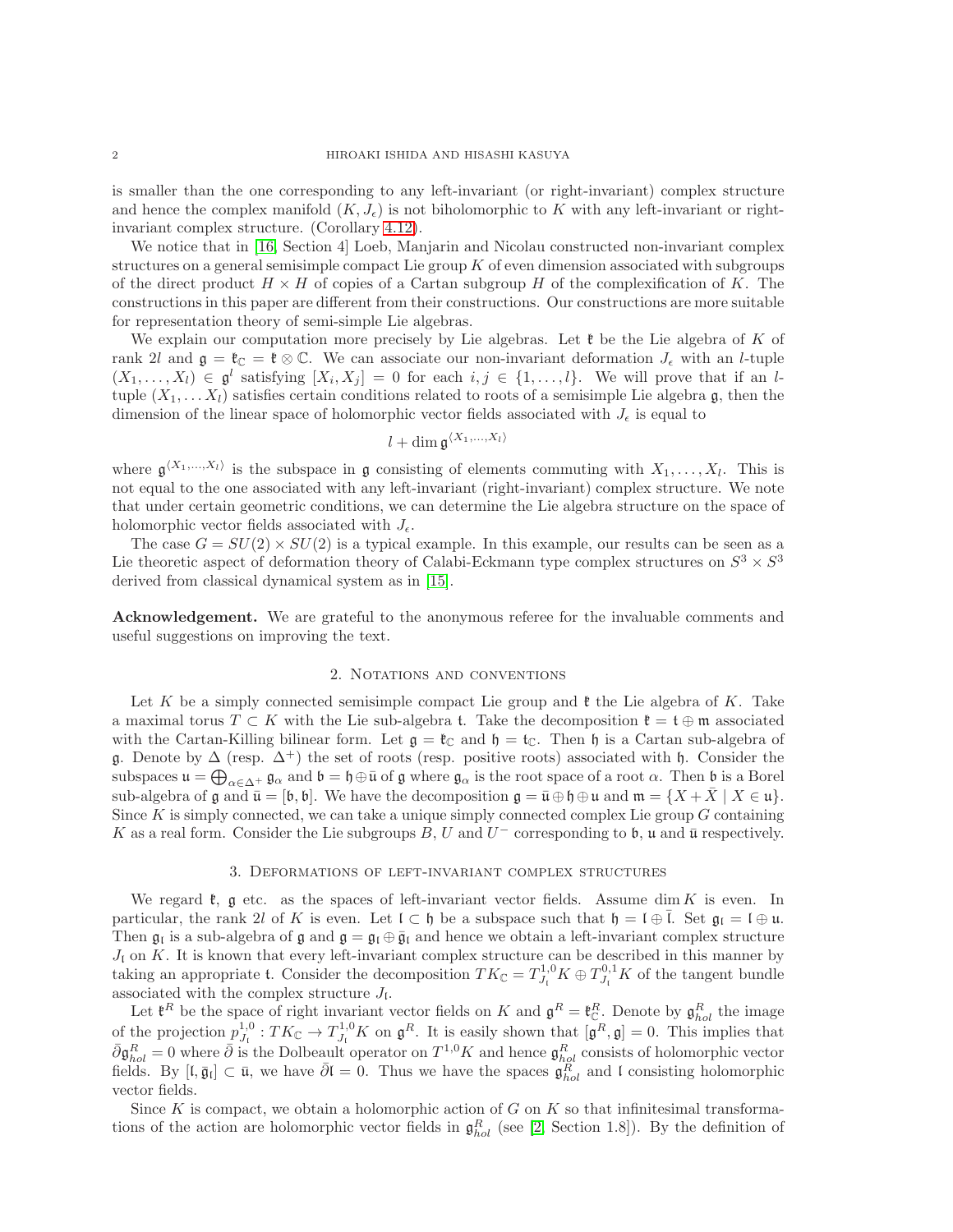$\mathfrak{g}_{hol}^R$ , for this action, the subgroup  $K \subset G$  acts as the left-multiplication. Thus this action is transitive and hence the complex manifold K is identified with a quotient space  $G/G_e$  such that  $G_e$  is the stabilizer of the identity element e of K. Since G and K are simply connected,  $G_e$  is the subgroup of G corresponding to the subspace  $\{X \in \mathfrak{g}_{hol}^R \mid X_e = 0\}$ . This space corresponds to the subspace  $\bar{\mathfrak{g}}_I \subset \mathfrak{g}$  by the standard identification  $\mathfrak{g}^R \cong T_e K_{\mathbb{C}} \cong \mathfrak{g}$ . Thus,  $G_e$  is the group  $\exp(\bar{\mathfrak{l}}) \cdot U^-$  where  $U^-$  is the subgroup of G corresponding to the sub-algebra  $\bar{u}$ . Since the action of G on  $K = G / \exp(\bar{l}) \cdot U^{-1}$ is effective,  $\mathfrak{g}_{hol}^R$  can be identified with the Lie algebra of G and can be the space of fundamental vector fields associated with the holomorphic action of G on  $G/\exp(\overline{I})\cdot U^-$ . We notice that we have isomorphisms  $\mathfrak{g} \cong \mathfrak{g}_R \cong \mathfrak{g}_{hol}^R$ . We can regard l as the space of left-invariant holomorphic vector fields on  $G/\exp(\overline{\mathfrak{l}})\cdot U^-$ . Since K is semisimple, we have  $\mathfrak{g}_{hol}^R\cap \mathfrak{l}=\{0\}.$ 

The space  $\mathfrak{g}_{hol}^R \oplus \mathfrak{l}$  is in fact the space of all holomorphic vector fields on K with the left-invariant complex structure  $J_{\rm I}$  by the following proposition.

<span id="page-2-0"></span>**Proposition 3.1.** Denote by  $(A^{0,*}(K,T^{1,0}_{J_1}K),\bar{\partial})$  the differential graded Lie algebra of the differential forms of type  $(0,*)$  with values in the holomorphic vector bundle  $T_{J_1}^{1,0}K$  with the Dolbeault operator  $\bar{\partial}$ . Consider the graded Lie algebra  $\bigwedge \overline{\mathfrak{l}}^* \otimes (\mathfrak{g}^R_{hol} \oplus \mathfrak{l})$  as a sub-algebra of  $A^{0,*}(K,T^{1,0}_{J_1}K)$ . Then the inclusion  $\bigwedge \overline{\mathfrak{l}}^* \otimes (\mathfrak{g}_{hol}^R \oplus \mathfrak{l}) \to A^{0,*}(K, T^{1,0}_{J_1}K)$  induces an isomorphism

$$
\bigwedge \overline{\mathfrak{l}}^* \otimes (\mathfrak{g}^R_{hol} \oplus \mathfrak{l}) \cong H^*(K, T^{1,0}_{J_{\mathfrak{l}}} K).
$$

*Proof.* Define the decreasing filtration  $F^*$  on  $\bigwedge \overline{\mathfrak{g}}^*_1$  by

$$
F^r\left(\bigwedge \bar{\mathfrak{g}}_{{\mathfrak{l}}}^*\right) = \bigoplus_{p \geq r} \bigwedge \bar{{\mathfrak{l}}}^* \otimes \bigwedge^p \bar{{\mathfrak{u}}}^*.
$$

By the identification

$$
A^{0,*}(K,T^{1,0}_{J_1}K)=\bigwedge \bar{\mathfrak{g}}_{\mathfrak{l}}^*\otimes C^\infty(K)\otimes \mathfrak{g}_{\mathfrak{l}},
$$

we define the decreasing filtration  $F^*$  on  $A^{0,*}(K,T^{1,0}_{J_1}K)$  by extending the one on  $\bigwedge \overline{\mathfrak{g}}^*_1$ . Consider the spectral sequence  $E^{*,*}_*(A^{0,*}(K,T^{1,0}_{J_1}K))$  associated with this filtration. Then this filtration is actually the Borel spectral sequence ([\[11,](#page-11-9) Appendix II]) for the holomorphic principal fibration  $K \to K/T$ where  $K/T$  is regarded as a flag variety  $G/B$  and T is equipped with a complex structure induced by  $\mathfrak{t}_{\mathbb{C}} = \mathfrak{l} \oplus \overline{\mathfrak{l}}$ . Thus we have

$$
E_2^{p,q}(A^{0,*}(K,T_{J_1}^{1,0}K)) = H^{0,q}(T) \otimes H^p(G/B, E_{\mathfrak{g}_1})
$$

where  $E_{\mathfrak{g}_I}$  is the homogeneous holomorphic vector bundle associated with the representation  $B \to \infty$  $GL(\mathfrak{g}_{\mathfrak{l}})$  induced by the adjoint representation where we identify  $\mathfrak{g}_{\mathfrak{l}} = \mathfrak{g}_{/\overline{\mathfrak{g}}_{\mathfrak{l}}}$ . Notice that  $\mathfrak{l} \subset \mathfrak{g}_{\mathfrak{l}}$ is a trivial B-submodule and the homogeneous holomorphic vector bundle corresponding to the Bmodule  $\mathfrak{u} = \mathfrak{g}_{\mathfrak{l}}/I$  is the holomorphic tangent bundle  $T^{1,0}G/B$ . We know  $H^{0,p}(G/B) = 0$  for  $p \geq 1$ . By Bott's result  $([4, (14.2)])$  $([4, (14.2)])$  $([4, (14.2)])$ , we have  $H^p(G/B, T^{1,0}G/B) = 0$  for  $p \ge 1$  and  $H^0(G/B, T^{1,0}G/B) \cong \mathfrak{g}_{hol}^R$ (see [\[2,](#page-11-1) Section 4.8. Theorem 2]). We have

$$
H^*(G/B, E_{\mathfrak{g}_\mathfrak{l}}) = \mathfrak{g}_{hol}^R \oplus \mathfrak{l}.
$$

Consider the spectral sequence  $E^{*,*}_{*}(\Lambda^{\bar{I}^*} \otimes (\mathfrak{g}^R_{hol} \oplus \mathfrak{l}))$  of the restriction of the filtration  $F^*$  on  $A^{0,*}(M,T_{J_1}^{1,0}K)$ . Obviously we have  $E^{0,q}_2(\Lambda^{\bar{\mathfrak{f}}*}\otimes (\mathfrak{g}_{hol}^R\oplus \mathfrak{l})) = \Lambda^{\bar{\mathfrak{l}}q}\otimes (\mathfrak{g}_{hol}^R\oplus \mathfrak{l})$  and  $E^{p,q}_2(\Lambda^{\bar{\mathfrak{l}}*}\otimes \mathfrak{l})$  $(\mathfrak{g}_{hol}^R \oplus \mathfrak{l}) = 0$  for  $p \neq 0$ . It is sufficient to show that the map  $\iota : E_2^{*,*}(\Lambda^{\bar{l}^*} \otimes (\mathfrak{g}_{hol}^R \oplus \mathfrak{l})) \rightarrow$  $E_2^{*,*}(A^{0,*}(K,T_{J_1}^{1,0}K))$  on  $E_2$ -term induced by the inclusion  $\bigwedge \overline{\mathfrak{l}}^* \otimes (\mathfrak{g}_{hol}^R \oplus \mathfrak{l}) \to A^{0,*}(K,T_{J_1}^{1,0}K)$  is an isomorphism. We can easily check that  $H^{0,q}(T) \cong \bigwedge^q \bar{\mathfrak{l}}^*$ . Hence this follows from the above arguments.

Let  $\mathcal{K}_{\mathfrak{l}} = \{ \epsilon \in \bar{\mathfrak{l}}^* \otimes (\mathfrak{g}_{hol}^R \oplus \mathfrak{l}) \mid [\epsilon, \epsilon] = 0 \}.$  For sufficiently small  $\epsilon \in \mathcal{K}_{\mathfrak{l}}$ , the complex sub-bundle  $(Id + \bar{\epsilon})TK_{J_1}^{1,0} \subset TK_{\mathbb{C}}$  defines an integral almost complex structure  $J_{I+\epsilon}$  on K. By the above

 $\Box$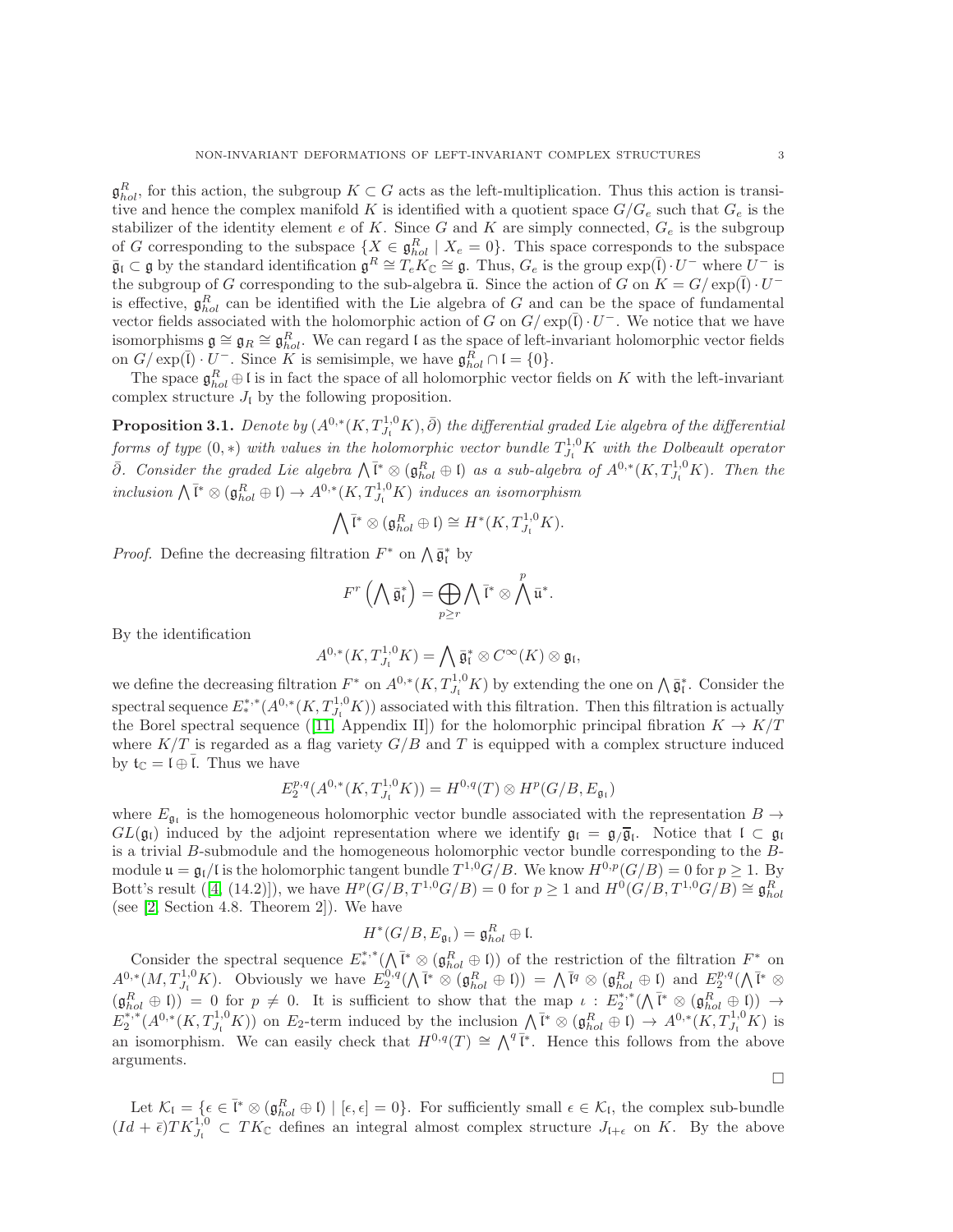proposition,  $\bar{l}^* \otimes (\mathfrak{g}_{hol}^R \oplus \mathfrak{l}) \cong H^1(M, T_{J_{\mathfrak{l}}}^{1,0} K)$  and the cohomology class of the bracket  $[\epsilon, \epsilon]$  is trivial if and only if  $[\epsilon, \epsilon] = 0$ . Thus by the Kodaira-Spencer theory,  $\mathcal{K}_{\mathfrak{l}}$  gives a complete deformation of  $J_{\rm I}$  (see [\[12,](#page-11-10) Section 6]). In particular every small deformation of  $J_{\rm I}$  is isomorphic to  $J_{\rm I+\epsilon}$  for some small  $\epsilon \in \mathcal{K}_{\mathfrak{l}}$ .

Take a basis  $\eta_1, \ldots \eta_l$  of  $\bar{l}^*$ . Then, for  $\epsilon \in \bar{l}^* \otimes (\mathfrak{g}_{hol}^R \oplus \mathfrak{l})$ , write

$$
\epsilon = \sum \eta_i \otimes (X_i + Y_i).
$$

for  $X_i \in \mathfrak{g}_{hol}^R$  and  $Y_i \in \mathfrak{l}$ . We have  $[\epsilon, \epsilon] = \sum \eta_i \wedge \eta_j [X_i, X_j]$ . Thus  $[\epsilon, \epsilon] = 0$  if and only if  $[X_i, X_j] = 0$ for every  $i, j \in \{1, ..., l\}$ . Thus  $\mathcal{K}_l$  is identified with the analytic space

$$
\{(X_1 + Y_1, \ldots, X_l + Y_l) \in (\mathfrak{g}^R_{hol} \oplus \mathfrak{l})^l \mid \forall i, j \in \{1, \ldots, l\}, [X_i, X_j] = 0\}.
$$

If  $X_i = 0$  for every  $i \in \{1, \ldots, l\}$ , then  $J_{l+\epsilon}$  is also a left-invariant complex structure. Otherwise  $J_{\ell+\epsilon}$  a priori non-invariant. We will see that this is essentially non-invariant. For our main interests, we may assume  $Y_i = 0$  for every  $i \in \{1, \ldots, l\}.$ 

We note the general fact observed by Haefliger in [\[8\]](#page-11-11) (see also [\[15\]](#page-11-8)) a smooth real submanifold in a complex manifold which is transversal to a holomorphic foliation of complementary dimension admits a canonical complex structure. Consider the complex homogeneous space  $G/U^-$ . By the Iwasawa decomposition, we have the embedding  $K \subset G/U^-$ . We notice that this embedding is not holomorphic for the complex structure  $J_I$ . But the complex structure  $J_I$  is induced by the transversality of TK and the global holomorphic distribution  $\overline{\overline{I}}$  on  $G/U^-$ . For  $\epsilon \in \mathcal{K}_{\mathfrak{l}}$ , we consider the deformed distribution  $(\text{Id} + \epsilon)(\overline{\mathfrak{l}})$  on  $G/U^-$ . If  $\epsilon \in \mathcal{K}_{\mathfrak{l}}$  is sufficiently small, TK is also transverse to  $(\mathrm{Id} + \epsilon)(\overline{I})$ . This transversality induces the deformed complex structure  $J_{\xi+\epsilon}$  on K. Indeed, we can check that  $(\mathrm{Id} + \bar{\epsilon}) T_{J_{\mathfrak{l}}}^{1,0} K$  is sent to  $T^{1,0} G/U^-$  modulo the global distribution  $(\mathrm{Id} + \epsilon)(\bar{\mathfrak{l}})$  via the embedding  $K \subset G/U^-$ . This description is inspired by [\[16\]](#page-11-7).

<span id="page-3-0"></span>Example 3.2. Consider  $K = SU(2) \times SU(2)$ . Regarding  $\mathfrak{k} = \mathfrak{su}(2) \oplus \mathfrak{su}(2)$ , take  $\mathfrak{k} = \langle T_1, U_1, V_1, T_2, U_2, V_2 \rangle$ such that

$$
T_1 = \left( \left( \begin{array}{cc} i & 0 \\ 0 & -i \end{array} \right), 0 \right), U_1 = \left( \left( \begin{array}{cc} 0 & 1 \\ 1 & 0 \end{array} \right), 0 \right), V_1 = \left( \left( \begin{array}{cc} 0 & i \\ -i & 0 \end{array} \right), 0 \right)
$$

and

$$
T_2 = \left(0, \begin{pmatrix} i & 0 \\ 0 & -i \end{pmatrix}\right), U_2 = \left(0, \begin{pmatrix} 0 & 1 \\ 1 & 0 \end{pmatrix}\right), V_2 = \left(0, \begin{pmatrix} 0 & i \\ -i & 0 \end{pmatrix}\right).
$$

Let  $t_1, u_1, v_1, t_2, u_2, v_2$  be the dual basis. Take  $t = \langle T_1, T_2 \rangle$  and  $u = \langle E_{2it_1} = U_1 - iV_1, E_{2it_2} =$  $U_2 - iV_2$ . Then we should take  $\mathfrak{l} = \langle -bT_2 + i(T_1 + aT_2) \rangle$  for real numbers a and  $b \neq 0$ . In this case, we have the smooth complete deformation of  $J_1$  parametrized by a neighborhood of 0 in  $\mathfrak{g}_{hol}^R \oplus \mathfrak{l}$ .

For  $G = SL(2, \mathbb{C}) \times SL(2, \mathbb{C})$ , since  $U^-$  is the lower triangular unipotent subgroup of G, we identify  $G/U^- \cong (\mathbb{C}^2 - \{0\}) \times (\mathbb{C}^2 - \{0\})$  by

$$
G/U^{-} \ni \left[ \begin{pmatrix} z'_1 & z_1 \\ z'_2 & z_2 \end{pmatrix}, \begin{pmatrix} w'_1 & w_1 \\ w'_2 & w_2 \end{pmatrix} \right] \mapsto ((z_1, z_2), (w_1, w_2)) \in (\mathbb{C}^2 - \{0\}) \times (\mathbb{C}^2 - \{0\}).
$$

In this identification, we can regard  $\bar{l} = \left\langle z_1 \frac{\partial}{\partial z_1} + z_2 \frac{\partial}{\partial z_2} + c(w_1 \frac{\partial}{\partial w_1} + w_2 \frac{\partial}{\partial w_2}) \right\rangle$  where  $c = a + bi$ . We can see that  $SU(2)$  is embedded in  $\mathbb{C}^2 - \{0\}$  as the standard 3-sphere  $S^3 \subset \mathbb{C}^2 - \{0\}$ . Thus, the complex manifold  $(K, J_1)$  is  $S^3 \times S^3$  with the complex structure given by the transversality between  $S^3 \times S^3$  and the global distribution  $\left\langle z_1 \frac{\partial}{\partial z_1} + z_2 \frac{\partial}{\partial z_2} + c(w_1 \frac{\partial}{\partial w_1} + w_2 \frac{\partial}{\partial w_2}) \right\rangle$ . This is actually a Calabi-Eckmann manifold (see [\[15\]](#page-11-8)). We have

$$
\mathfrak{g}_{hol}^R = \left\{ \sum_{i,j \leq 2} a_{ij} z_i \frac{\partial}{\partial z_j} \middle| a_{11} + a_{22} = 0 \right\} \oplus \left\{ \sum_{i,j \leq 2} b_{ij} w_i \frac{\partial}{\partial w_j} \middle| b_{11} + b_{22} = 0 \right\}
$$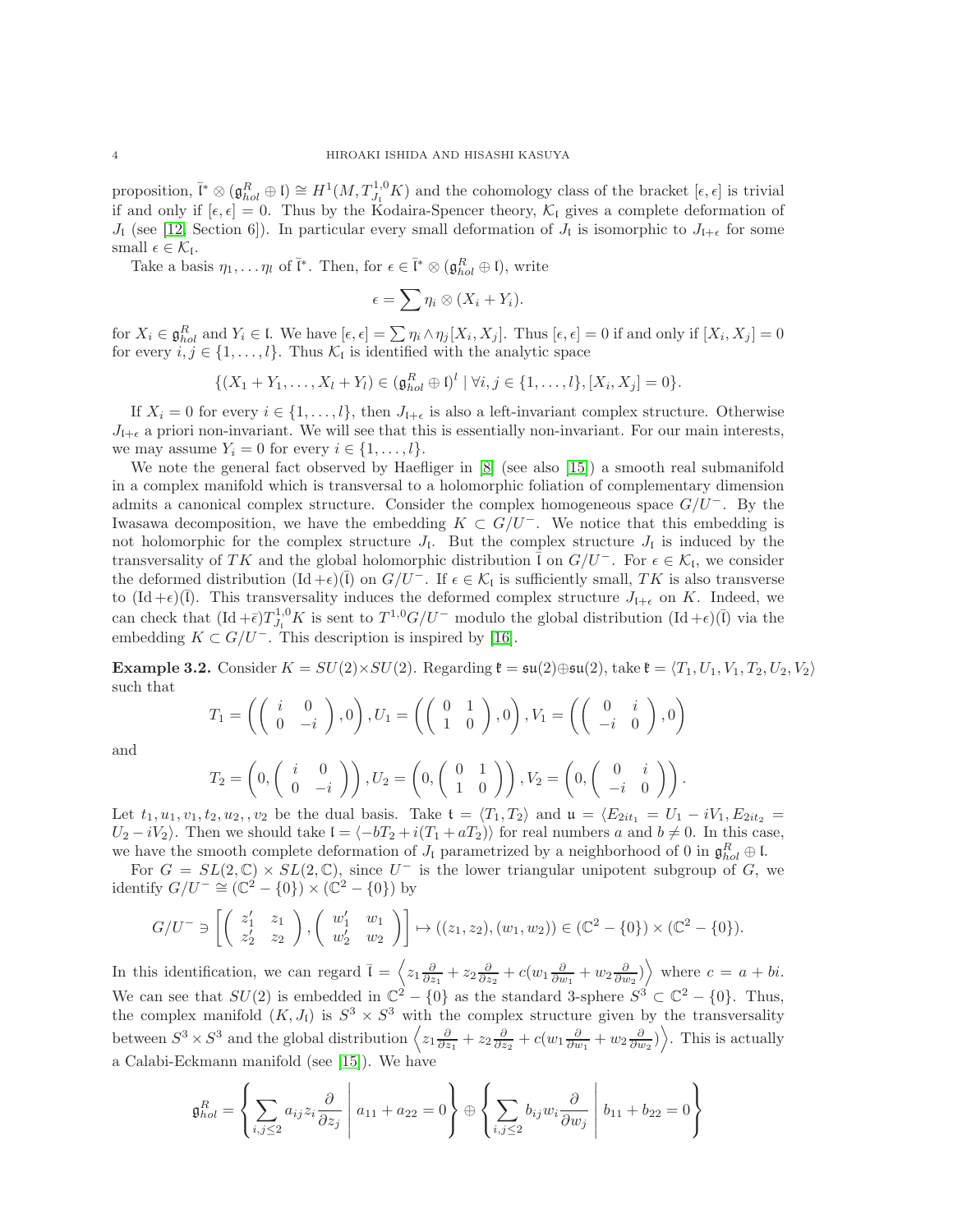on  $G/U^- \cong (\mathbb{C}^2 - \{0\}) \times (\mathbb{C}^2 - \{0\})$ . This implies

$$
\mathfrak{g}_{hol}^R \oplus \mathfrak{l} = \left\{ \sum_{i,j \leq 2} \left( a_{ij} z_i \frac{\partial}{\partial z_j} + b_{ij} w_i \frac{\partial}{\partial w_j} \right) \middle| a_{11} + a_{22} + cb_{11} + cb_{22} = 0 \right\}.
$$

By the above argument, every small deformation of  $J_{\mathfrak{l}}$  is given by the transversality between  $S^3 \times S^3$ and the global distribution  $\left\langle z_1 \frac{\partial}{\partial z_1} + z_2 \frac{\partial}{\partial z_2} + c(w_1 \frac{\partial}{\partial w_1} + w_2 \frac{\partial}{\partial w_2}) + \sum_{i,j \leq 2} \left( a_{ij} z_i \frac{\partial}{\partial z_j} + b_{ij} w_i \frac{\partial}{\partial w_j} \right) \right\rangle$ for complex numbers  $a_{ij}$ ,  $b_{ij}$  with  $a_{11} + a_{22} + c_{11} + c_{22} = 0$ . This fact is also a consequence of the result in [\[15\]](#page-11-8).

## 4. COHOMOLOGY COMPUTATION FOR  $J_{\ell+\epsilon}$

In this section we study the cohomology of  $K$  with a (a priori) non-left-invariant deformed complex structure  $J_{l+\epsilon}$  for  $\epsilon = \sum_{i} \eta_i \otimes X_i$  such that  $X_i \in \mathfrak{g}_{hol}^R$  satisfy  $[X_i, X_j] = 0$  for every  $i, j \in \{1, ..., l\}$ . We fix a basis  $\eta_1, \ldots, \eta_l$  of  $\bar{\mathfrak{l}}^*$  and consider  $X_1, \ldots, X_l$  as parameters of deformations.

4.1. **Kostant's theorem.** Consider the decompositions  $\mathfrak{g} = \bar{\mathfrak{u}} \oplus \mathfrak{h} \oplus \mathfrak{u}$  and  $\mathfrak{u} = \bigoplus_{\alpha \in \Delta^+} \mathfrak{g}_{\alpha}$ . Denote by  $(,)_C$ <sub>K</sub> :  $\mathfrak{g} \times \mathfrak{g} \to \mathbb{C}$  the Cartan-Killing form. Then we can choose a basis  $\{E_\alpha\}_{\alpha \in \Delta^+}$  of u (resp.  ${E_{-\alpha}}_{\alpha \in \Delta^+}$  of  $\bar{\mu}$  so that

- $E_{\alpha} \in \mathfrak{g}_{\alpha},$
- $(E_{\alpha}, E_{\beta})_{CK} = \delta_{\alpha\beta}$  for  $\alpha, \beta \in \Delta^{+}$ ,
- $([E_{\alpha}, E_{-\alpha}], A)_{CK} = \alpha(A)$  for  $A \in \mathfrak{h}$ .

Identifying u as the dual space  $\bar{\mathfrak{u}}^*$  via the Cartan-Killing form, we can regard  $\{E_\alpha\}_{\alpha\in\Delta^+}$  as a basis of  $\bar{\mathfrak{u}}^*$ . For each (ordered) subset  $\Phi = {\alpha_1, \ldots, \alpha_j} \subset \Delta^+$ , we write  $E_{\Phi} = E_{\alpha_1} \wedge \cdots \wedge E_{\alpha_j}$  as an element of  $\Lambda \bar{u}^*$ . Let W be the Weyl group of g. For  $\sigma \in W$ , we define the subset  $\Phi_{\sigma} \subset \Delta^+$  by  $\Phi_{\sigma} = \sigma(-\Delta^+) \cap \Delta^+$ . The number  $|\Phi_{\sigma}|$  is called the length of  $\sigma \in W$ . For a simple root  $\alpha$ , denoting by  $\sigma_{\alpha} \in W$  the reflection corresponding to  $\alpha$ , we note  $\sigma_{\alpha}(-\Delta^+) \cap \Delta^+ = {\alpha}$ . Denote by  $W(k) \subset W$ the subset of elements of length  $k$ .

Let D be the set of dominant integral weights. For  $\lambda \in D$ , let  $\nu_{\lambda} : \mathfrak{g} \to \text{End}(V^{\lambda})$  be the irreducible representation of g on a vector space  $V^{\lambda}$  whose highest weight is  $\lambda$ . We consider the dual representation  $\nu_{\lambda}^* : \mathfrak{g} \to \text{End}((V^{\lambda})^*)$ . This is an irreducible representation whose lowest weight is  $-\lambda$ . For each  $\sigma \in W$ , take a weight vector  $v_{\pm \sigma \lambda}$  of  $(V^{\lambda})^*$  for the weight  $\pm \sigma \lambda$  which exists uniquely up to scalar multiplication.

Consider the cochain complex  $\bigwedge \overline{\mathfrak{u}}^* \otimes (V^{\lambda})^*$  of the Lie algebra  $\overline{\mathfrak{u}}$  for the restriction of the representation  $\nu_{\lambda}$ . For the cohomology  $H^*(\bar{\mathfrak{u}},(V^{\lambda})^*)$  of this complex, we have:

<span id="page-4-0"></span>Theorem 4.1 ([\[14,](#page-11-12) Theorem 5.14]).

$$
H^k(\bar{\mathfrak{u}}, (V^{\lambda})^*) = \bigoplus_{\sigma \in W(k)} \langle [E_{\Phi_{\sigma}} \otimes v_{-\sigma\lambda}] \rangle.
$$

**Remark 4.2.** In [\[14\]](#page-11-12), Kostant stated  $H^k(\mathfrak{u}, V^{\lambda}) = \bigoplus_{\sigma \in W(k)} \langle [E_{-\Phi_{\sigma}} \otimes v_{\sigma \lambda}] \rangle$ .

4.2. Deformed Borel-Weil-Bott Theorem. We consider a deformed complex manifold  $(K, J_{\mathfrak{l}+\epsilon})$ for  $\epsilon = \sum \eta_i \otimes X_i$  such that  $X_i \in \mathfrak{g}_{hol}^R$  satisfy  $[X_i, X_j] = 0$  for every  $i, j \in \{1, ..., l\}$ . Take a dual basis  $A_1,\ldots,A_l$  of  $\eta_1,\ldots\eta_l$ . Then, since  $\epsilon$  is sufficiently small, the holomorphic tangent bundle  $T^{(1,0)}_{J_{1+\epsilon}}K$  of  $(K, J_{l+\epsilon})$  is  $C^{\infty}$ -trivialized (not holomorphic) by the global frame  $\{A_1+\bar{X}_1, \ldots, A_l+\bar{X}_l, \{E_{\alpha}\}_{\alpha \in \Delta^+}\}.$ Since  $X_1, \ldots, X_l$  are holomorphic for the left-invariant complex structure  $J_i$  and  $[X_i, X_j] = 0$  for every  $i, j \in \{1, \ldots, l\}$ , we have

$$
[A_i + \bar{X}_i, A_j + \bar{X}_j] = 0
$$

and

$$
[A_i + \bar{X}_i, E_\alpha] = \alpha(A_i) E_\alpha.
$$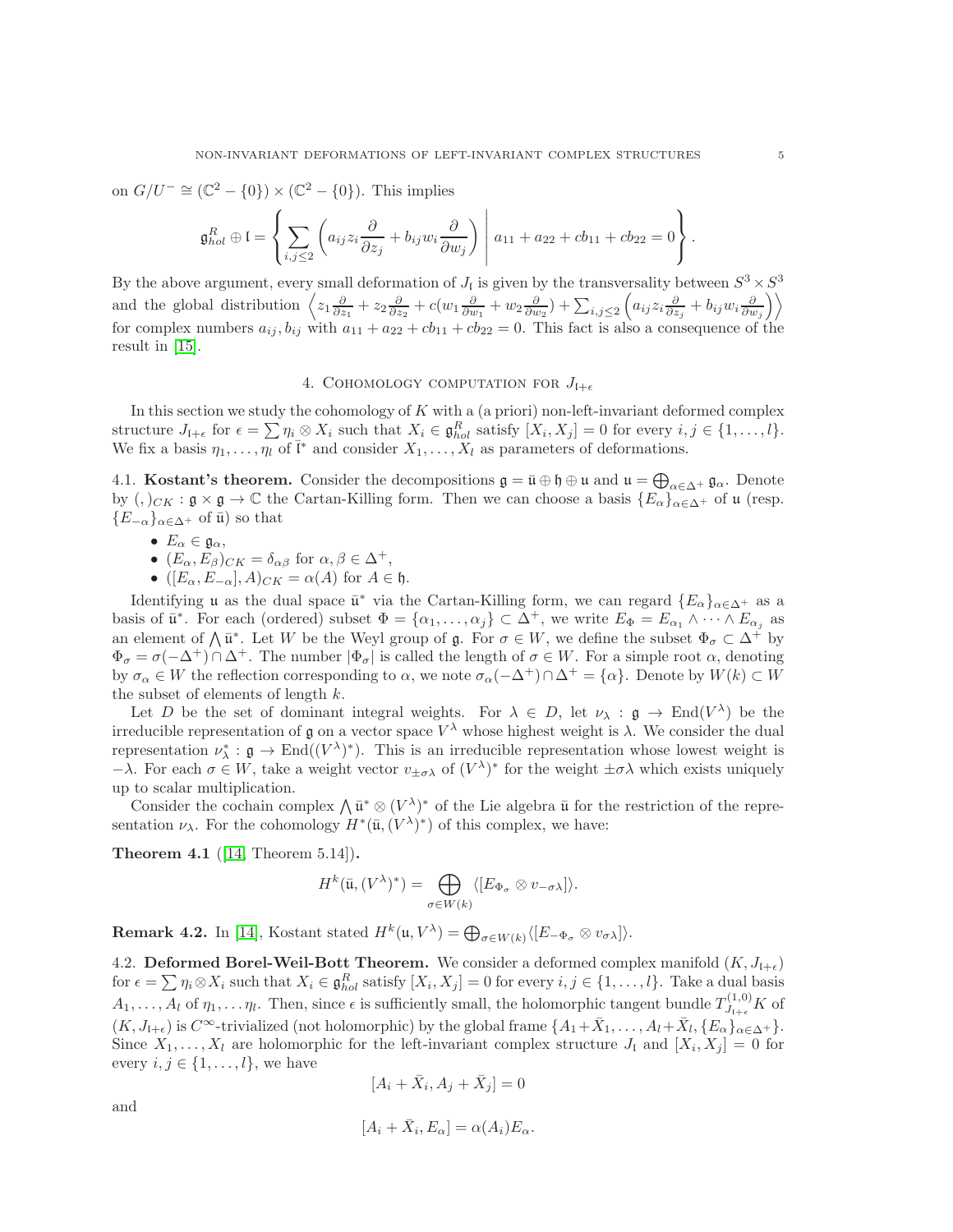Thus the vector space  $\mathfrak{g}_{\mathfrak{l}}^{\epsilon} = \langle A_1 + \bar{X}_1, \ldots A_l + \bar{X}_l, \{E_{\alpha}\}\rangle$  is a Lie sub-algebra of the Lie algebra of vector fields on K and we have the isomorphism  $\mathfrak{g}^{\epsilon}_{\mathfrak{l}} \cong \mathfrak{g}_{\mathfrak{l}}$  given by

$$
\mathfrak{g}^{\epsilon}_\mathfrak{l}\ni A_i+\bar{X}_i\mapsto A_i\in\mathfrak{g}_\mathfrak{l}
$$

and

$$
\mathfrak{g}_{\mathfrak{l}}^{\epsilon}\ni E_{\alpha}\mapsto E_{\alpha}\in\mathfrak{g}_{\mathfrak{l}}.
$$

For the abelian Lie algebra  $\mathfrak{l}^{\epsilon} = \langle A_1 + \bar{X}_1, \dots A_l + \bar{X}_l \rangle$ , we have  $\mathfrak{g}^{\epsilon}_l = \mathfrak{l}^{\epsilon} \ltimes \mathfrak{u}$ .

Let  $\rho : \bar{\mathfrak{g}}_{\mathfrak{l}} \to \mathfrak{gl}(V_{\rho})$  be a representation on a complex vector space  $V_{\rho}$ . Via the isomorphism  $\mathfrak{g}_{\mathfrak{l}}^{\epsilon} \cong \mathfrak{g}_{\mathfrak{l}}$  we obtain the representation  $\rho_{\epsilon} : \bar{\mathfrak{g}}_{\mathfrak{l}}^{\epsilon} \to \mathfrak{gl}(V_{\rho}).$  We consider the  $C^{\infty}$ -trivial vector bundle  $\mathcal{E}_{\rho} = K \times V_{\rho}$  with the holomorphic structure  $\bar{\partial}_{\rho} = \bar{\partial} + \rho_{\epsilon}$  where we regard  $\rho_{\epsilon} \in \bar{\mathfrak{g}}_{\mathfrak{l}}^{\epsilon^*} \otimes \mathfrak{gl}(V_{\rho})$  as a  $(0, 1)$ -form on K with values in End $(\mathcal{E}_{\rho})$ . We will compute the cohomology of the Dolbeault complex  $(A^{0,*}(K, E_\rho), \bar{\partial}_\rho)$  with values in the holomorphic vector bundle  $\mathcal{E}_\rho$ . Regrading the space  $C^{\infty}(K)$  of smooth functions on K as a  $\bar{\mathfrak{g}}_{{\mathfrak{l}}}^{\epsilon}$ -module, we identify the Dolbeault complex  $(A^{0,*}(K,{\mathcal{E}}_{\rho}),\bar{\partial}_{\rho})$  with the Lie algebra complex

$$
\bigwedge \bar{\mathfrak{g}_{\mathfrak{l}}^{\epsilon}}^* \otimes V_{\rho} \otimes C^{\infty}(K).
$$

By the Peter-Weyl theorem, we have the decomposition  $L^2(K) = \sum_{\lambda \in D} V^{\lambda} \otimes (V^{\lambda})^*$  as a  $\mathfrak{k}^R \oplus \mathfrak{k}$ module. For each component  $V^{\lambda} \otimes (V^{\lambda})^*$ ,  $V^{\lambda}$  can be considered as a  $\mathfrak{g}_{hol}^R$ -module by the following way. Each  $V^{\lambda} \otimes (V^{\lambda})^*$  consists of matrix elements of a K-representation  $V^{\lambda}$ . By the unitary trick,  $V^{\lambda}$  is canonically extended to a holomorphic representation of G. It is known that the the inclusion  $K \subset G$  induces the correspondence between matrix elements of a holomorphic G-representation  $V^{\lambda}$ and matrix elements of a K-representation  $V^{\lambda}$  (see [\[2,](#page-11-1) Section 5.3]). Thus, for each component  $V^{\lambda} \otimes (V^{\lambda})^*$ ,  $V^{\lambda}$  can be considered as a representation of the Lie algebra of the right invariant holomorphic vector fields on G which is identified with  $\mathfrak{g}_{hol}^R$  via the holomorphic action of G on K with the complex structure  $J_{\mathfrak{l}}$  as in the last section.

Take the Hermitian metric of  $T^{(1,0)}_{J_{1+\epsilon}} K$  so that the global frame  $\{A_1 + \bar{X}_1, \ldots, A_l + \bar{X}_l, \{E_\alpha\}_{\alpha \in \Delta^+}\}$ is normal orthogonal. Then, its Laplacian operator preserves each  $\bigwedge \overline{\mathfrak{g}}_{\mathfrak{l}}^{\overline{\mathfrak{e}}^*} \otimes V_{\rho} \otimes V^{\lambda} \otimes (V^{\lambda})^*$ . Thus, we have an isomorphism

$$
H^*(\bar{\mathfrak{g}}_{{\mathfrak{l}}}^{\epsilon}, V_{\rho} \otimes C^{\infty}(K)) \cong \bigoplus_{\lambda \in D} H^*(\bar{\mathfrak{g}}_{{\mathfrak{l}}}^{\epsilon}, V_{\rho} \otimes V^{\lambda} \otimes (V^{\lambda})^*).
$$

Since we must regard the  $\mathfrak{k}^R$ -module  $V^{\lambda}$  as a  $\mathfrak{g}^R_{hol}$ -module as above, we notice that  $V^{\lambda}$  is a nontrivial  $\bar{\mathfrak{g}}_{\mathfrak{l}}^{\epsilon}$ -module as  $(\bar{A}_i + X_i) \cdot v = \nu_{\lambda}(X_i)v$  for  $v \in V^{\lambda}$ . Thus we should compute the cohowhat  $\mathfrak{g}_l$ -module as  $(A_i + A_i) \cdot b = \nu_A(A_i) b$  for  $b \in V$ . Thus we should complete the cono-<br>mology of the Lie algebra complex  $\bigwedge \overline{\mathfrak{g}}_l^* \otimes V_\rho \otimes V^\lambda \otimes (V^\lambda)^*$ . We consider the spectral sequence  $E_2^{p,q}(\Lambda \bar{\mathfrak{g}}_l^{\epsilon*} \otimes V_\rho \otimes V^{\bar{\lambda}} \otimes (V^{\lambda})^*)$  of this complex associated with the ideal  $\bar{\mathfrak{u}} \subset \bar{\mathfrak{g}}_l^{\epsilon}$ . Then we have

$$
E_2^{p,q}\left(\bigwedge \bar{\mathfrak{g}_1^{\epsilon}}^* \otimes V_{\rho} \otimes V^{\lambda} \otimes (V^{\lambda})^*\right) = H^p(\bar{\mathfrak{l}^{\epsilon}}, H^q(\bar{\mathfrak{u}}, V_{\rho} \otimes (V^{\lambda})^*) \otimes V^{\lambda}).
$$

We suppose dim  $V_\rho = 1$ . Then  $\rho$  is a character of  $\bar{\mathfrak{g}}_l$ . Thus  $\rho_\epsilon$  is a character of the abelian Lie algebra  $\bar{\mathfrak{l}^{\epsilon}}$  and we have

$$
E_2^{p,q}\left(\bigwedge \bar{\mathfrak{g}_1^{\epsilon}}^* \otimes V_{\rho} \otimes V^{\lambda} \otimes (V^{\lambda})^*\right) = H^p(\bar{\mathfrak{l}^{\epsilon}}, H^q(\bar{\mathfrak{u}}, (V^{\lambda})^*) \otimes V^{\lambda} \otimes V_{\rho}).
$$

By Theorem [4.1,](#page-4-0) we have

$$
E_2^{p,q}\left(\bigwedge \bar{\mathfrak{g}_1^{\epsilon}}^* \otimes V_{\rho} \otimes V^{\lambda} \otimes (V^{\lambda})^*\right) = H^p\left(\bar{\mathfrak{l}^{\epsilon}}, \bigoplus_{\sigma \in W(q)} \langle [E_{\Phi_{\sigma}} \otimes v_{-\sigma\lambda}]\rangle \otimes V^{\lambda} \otimes V_{\rho}\right).
$$

Since  $[X_i, X_j] = 0$  for every  $i, j \in \{1, \ldots, l\}$ , there exists a set  $S(\lambda, X_1, \ldots, X_l) = \{\beta\}$  of maps  $\beta: \{X_1, \ldots X_l\} \to \mathbb{C}$  such that we can decompose  $V^{\lambda} = \bigoplus_{\beta \in S(\lambda, X_1, \ldots, X_l)} V^{\lambda}(\beta)$  so that for every  $i \in \{1, ..., l\}, V^{\lambda}(\beta)$  is the generalized  $\beta(X_i)$ -eigenspace of  $\nu^{\lambda}(X_i)$ .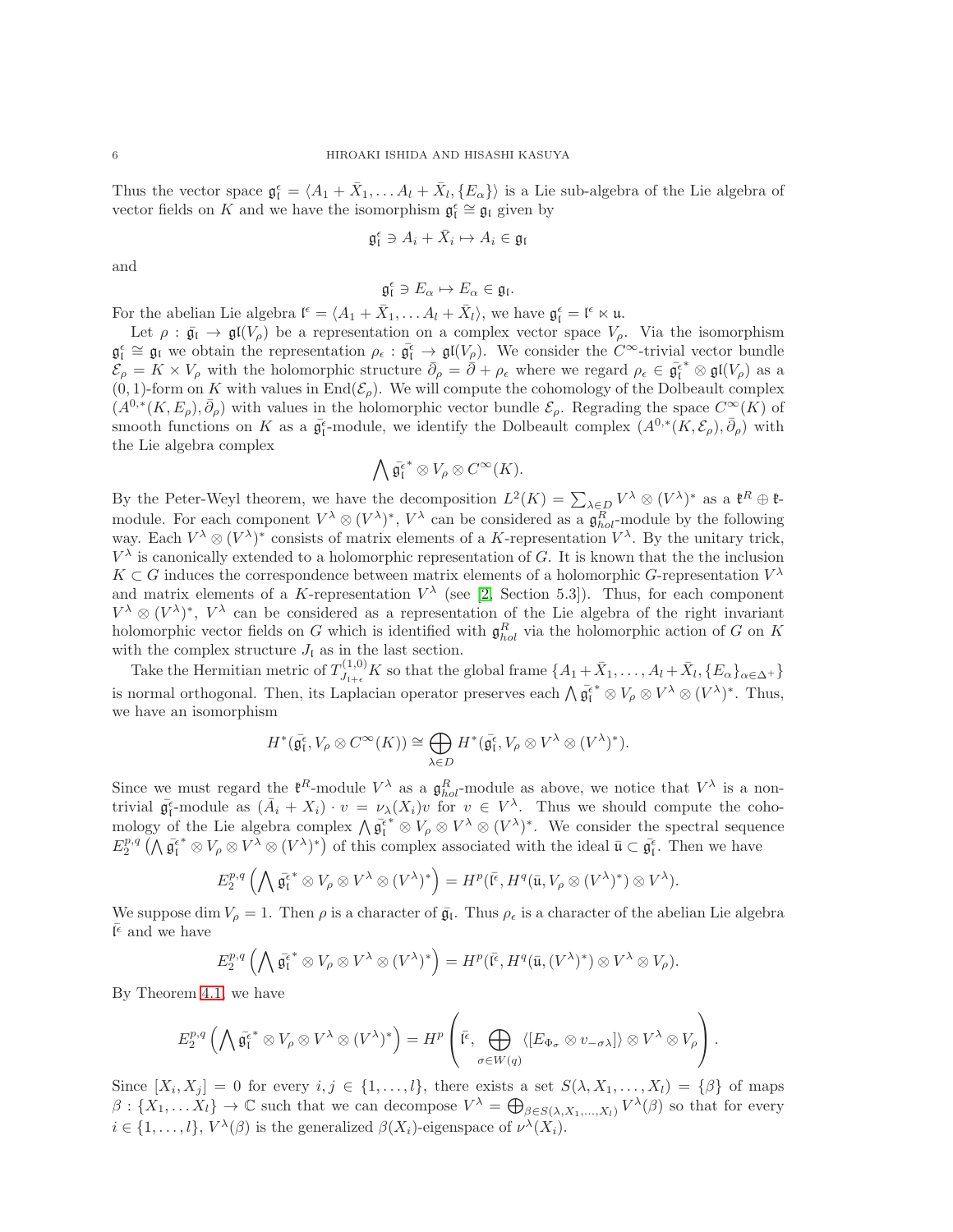<span id="page-6-1"></span>**Definition 4.3.** We say  $(\sigma, \lambda, \beta)$  is a  $(\rho, X_1, \ldots, X_l)$ -resonance if  $\sigma \in W, \lambda \in D$  and  $\beta \in S(\lambda, X_1, \ldots, X_l)$ satisfy the equation

$$
\sum_{\alpha \in \Phi_{\sigma}} \alpha(\bar{A}_i) - \sigma \lambda(\bar{A}_i) + \rho(\bar{A}_i) + \beta(X_i) = 0
$$

for every  $i \in \{1, \ldots, l\}$ .

**Remark 4.4.** This definition is inspired by the resonant condition in the Poincaré-Dulac theorems and its application to the deformations of complex structures ([\[8,](#page-11-11) [15\]](#page-11-8)).

Denote by  $R(\rho, X_1, \ldots, X_l)$  the set of  $(\rho, X_1, \ldots, X_l)$ -resonances and denote by  $R(\rho, X_1, \ldots, X_l)(\lambda)$ its subspace  $\{(\sigma, \lambda, \beta) \in R(\rho, X_1, \ldots, X_l)\}\$ for fixed  $\lambda$ . We consider the subspace

$$
\bigwedge \bar{\mathfrak{l}^{\epsilon}}^* \otimes \bigoplus_{R(\rho,X_1,...,X_l)(\lambda)} \langle E_{\Phi_{\sigma}} \otimes v_{-\sigma\lambda} \rangle \otimes V^{\lambda}(\beta) \otimes V_{\rho}
$$

of  $\bigwedge \overline{\mathfrak{g}}_{{\mathfrak{l}}}^{\epsilon^*} \otimes V_{\rho} \otimes V^{\lambda} \otimes (V^{\lambda})^* = \bigwedge \overline{\mathfrak{l}}^{\epsilon^*} \otimes \bigwedge \overline{\mathfrak{u}}^* \otimes V_{\rho} \otimes V^{\lambda} \otimes (V^{\lambda})^*$ . We can say that this subspace is a sub-complex by the following way. Define the nilpotent  $\bar{\mathfrak{l}}^{\epsilon}$ -module  $\tilde{V}^{\lambda}(\beta)$  so that  $\tilde{V}^{\lambda}(\beta) = V^{\lambda}(\beta)$  as a vector space and  $(\bar{A}_i + X_i) \cdot v = (\nu_\lambda(X_i) - \beta(X_i))v$  for  $v \in \tilde{V}(\beta)$ . Then each component

$$
\bigwedge \bar{\mathfrak{l}^{\epsilon}}^* \otimes \langle E_{\Phi_{\sigma}} \otimes v_{-\sigma\lambda} \rangle \otimes V^{\lambda}(\beta) \otimes V_{\rho}
$$

is identified with the Lie algebra complex  $\bigwedge \overline{\mathfrak{l}^{\epsilon}}^* \otimes \tilde{V}^{\lambda}(\beta)$  by the equation of the Definition [4.3](#page-6-1) shifting the degree by  $-|\Phi_{\sigma}|$ .

Proposition 4.5. The inclusion

$$
\bigwedge \overline{\mathfrak{l}^{\epsilon}}^* \otimes \bigoplus_{(\sigma,\lambda,\beta) \in R(\rho,X_1,\ldots,X_l)(\lambda)} \langle E_{\Phi_{\sigma}} \otimes v_{-\sigma\lambda} \rangle \otimes V^{\lambda}(\beta) \otimes V_{\rho} \subset \bigwedge \overline{\mathfrak{g}_{\mathfrak{l}}^{\epsilon}}^* \otimes V_{\rho} \otimes V^{\lambda} \otimes (V^{\lambda})^*
$$

induces a cohomology isomorphism.

*Proof.* Consider the spectral sequence of  $\bigwedge \overline{\mathfrak{l}^{\epsilon}}^* \otimes \bigoplus_{R(\rho,X_1,\ldots,X_l)(\lambda)} \langle E_{\Phi_{\sigma}} \otimes v_{-\sigma \lambda} \rangle \otimes V^{\lambda}(\beta) \otimes V_{\rho}$  for the filtration which is the restriction of the filtration on  $\Lambda \overline{\mathfrak{g}}_l^{\epsilon^*} \otimes V_\rho \otimes V^\lambda \otimes (V^\lambda)^*$  associated with the ideal  $\bar{\mathfrak{u}} \subset \bar{\mathfrak{g}}_{\mathfrak{l}}^{\epsilon}$ . Then its  $E_2$ -term is

$$
H^{p}\left(\overline{\mathfrak{r}}^{\epsilon},\bigoplus_{\substack{R(\rho,X_{1},...,X_{l})(\lambda) \\ \sigma\in W(q)}}\langle [E_{\Phi_{\sigma}}\otimes v_{-\sigma\lambda}]\rangle \otimes V^{\lambda}\otimes V_{\rho}\right).
$$

By simple arguments on the cohomology of abelian Lie algebra(see [\[13,](#page-11-13) Lemma 3.1]), we can say that this  $E_2$ -term is isomorphic to

$$
E_2^{p,q}\left(\bigwedge \bar{\mathfrak{g}_1^{\epsilon}}^* \otimes V_{\rho} \otimes V^{\lambda} \otimes (V^{\lambda})^*\right) = H^p\left(\bar{\mathfrak{l}^{\epsilon}}, \bigoplus_{\sigma \in W(q)} \langle [E_{\Phi_{\sigma}} \otimes v_{-\sigma\lambda}]\rangle \otimes V^{\lambda} \otimes V_{\rho}\right).
$$

This implies that the inclusion we should consider induces an isomorphism on the  $E_2$ -term of the spectral sequences and hence the proposition follows.

This proposition gives the following Borel-Weil-Bott type theorem.

#### <span id="page-6-0"></span>Theorem 4.6.

$$
H^*(K, \mathcal{E}_{\rho}) \cong \bigoplus_{(\sigma, \lambda, \beta) \in R(\rho, X_1, \dots, X_l)} H^{*-|\Phi_{\sigma}|}(\overline{\mathfrak{l}^{\epsilon}}, \langle E_{\Phi_{\sigma}} \otimes v_{-\sigma \lambda} \rangle \otimes V^{\lambda}(\beta) \otimes V_{\rho}).
$$

In particular, if  $R(\rho, X_1, \ldots, X_l) = \emptyset$ , then  $H^*(K, \mathcal{E}_{\rho}) = 0$ .

For the identity element  $e \in W$ , define the subset  $R_e(\rho, X_1, \ldots, X_l) = \{(e, \lambda, \beta) \in R(\rho, X_1, \ldots, X_l)\}\$ of  $R(\rho, X_1, \ldots, X_l)$ . Then: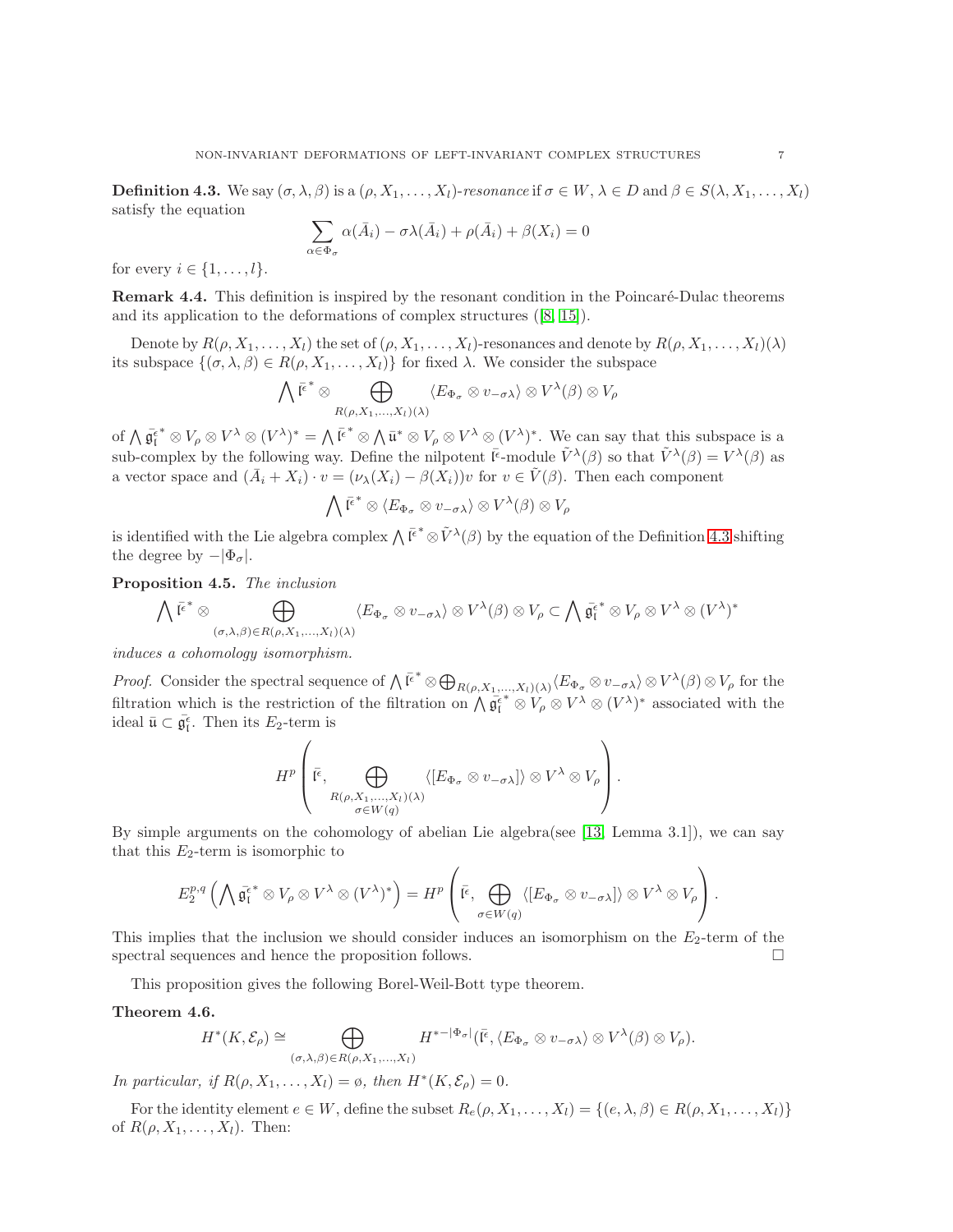Corollary 4.7.

$$
H^{0}(K,\mathcal{E}_{\rho}) = \bigoplus_{(\sigma,\lambda,\beta) \in R_{e}(\rho,X_{1},...,X_{l})} (\langle v_{-\lambda} \rangle \otimes V^{\lambda}(\beta) \otimes V_{\rho})^{\langle X_{1},...,X_{l} \rangle}.
$$

If the set  $\{X_1, \ldots, X_l\}$  is contained in some Cartan sub-algebra of  $\mathfrak{g}_{hol}^R$ , then all  $\nu^{\lambda}(X_i)$  are simultaneously diagonalizable and so each nilpotent  $\bar{l}^{\epsilon}$ -module  $\tilde{V}(\beta)$  is trivial. Thus in this case we have

$$
H^*(K,\mathcal{E}_{\rho}) \cong \bigoplus_{(\sigma,\lambda,\beta) \in R(\rho,X_1,\ldots,X_l)} \bigwedge \bar{\mathfrak{l}^{\epsilon}}^* \otimes \langle E_{\Phi_{\sigma}} \otimes v_{-\sigma\lambda} \rangle \otimes V^{\lambda}(\beta) \otimes V_{\rho}.
$$

**Definition 4.8.**  $\{X_1, \ldots, X_l\}$  is called non-resonant for  $\rho$  if  $R(\rho, X_1, \ldots, X_l) = \emptyset$  or  $R(\rho, X_1, \ldots, X_l) =$  $\{(\sigma, \lambda, 0)\}.$ 

<span id="page-7-0"></span>**Remark 4.9.** Suppose  $\rho$  is integral. Then we can say that the non-resonant condition is generic in the following sense. Since  $\sum_{\alpha \in \Phi_{\sigma}} \alpha - \sigma \lambda + \rho$  is integral for any  $\sigma \in W$  and  $\lambda \in D$ , we can take  $A_1, \ldots, A_l$  so that  $\sum_{\alpha \in \Phi_{\sigma}} \alpha(\bar{A}_i) - \sigma \lambda(\bar{A}_i) + \rho(\bar{A}_i) \in \mathbb{Q}[\sqrt{-1}]$  for all  $\sigma, \lambda$ . Let  $w_1, \ldots, w_r$  be the fundamental weights of **g** associated with **h**. Take  $V^{w_i} = \bigoplus_{\beta_{ij} \in S(w_i, X_1, ..., X_l)} V^{\lambda}(\beta_{ij})$  as above. Since any  $\lambda \in D$  is  $\lambda = \sum n_i w_i \ (n_i \in \mathbb{N})$ , each  $\beta \in S(\lambda, X_1, \dots, X_l)$  is  $\beta = \sum m_{ij} \beta_{ij} \ (m_{ij} \in \mathbb{N})$ . If  $\beta_{ij}(X_k)$  is irrational or 0 for every  $i, j, k$ , then  $\{X_1, \ldots, X_k\}$  is non-resonant for  $\rho$  since we can say that the equality

$$
\sum_{i \in \Phi_{\sigma}} \alpha(\bar{A}_i) - \sigma \lambda(\bar{A}_i) + \rho(\bar{A}_i) + \beta(X_i) = 0
$$

holds for every  $i \in \{1, \ldots, l\}$  only if  $\beta = 0$ .

The condition  $R(\rho, X_1, \ldots, X_l) = \{(\sigma, \lambda, 0)\}\)$  occurs only if  $\sum_{\alpha \in \Phi_{\sigma}} \alpha - \sigma \lambda + \rho = 0$  for some  $\sigma \in W$ and  $\lambda \in D$ . We notice that  $\sum_{\alpha \in \Phi_{\sigma}} \alpha - \sigma \lambda + \rho = 0$  for some  $\sigma \in W$  and  $\lambda \in D$  if and only if  $\rho$  is integral and  $\rho + \frac{1}{2} \sum_{\alpha \in \Delta^+} \alpha$  is regular in the sense of [\[14,](#page-11-12) Section 5.9]. By Theorem [4.6,](#page-6-0) if  $\{X_1, \ldots, X_l\}$  is non-resonant for  $\rho$ , then we have

$$
H^*(K,\mathcal{E}_{\rho}) \cong H^{*-|\Phi_{\sigma}|}(\overline{\mathfrak{l}^{\epsilon}},\langle E_{\Phi_{\sigma}} \otimes v_{-\sigma\lambda} \rangle \otimes V^{\lambda}(0) \otimes V_{\rho})
$$

for some  $\sigma \in W$  if  $\rho$  is integral and  $\rho + \frac{1}{2} \sum_{\alpha \in \Delta^+} \alpha$  is regular or

 $\overline{c}$ 

$$
H^*(K,\mathcal{E}_{\rho}) \cong 0
$$

otherwise. We notice that we have

$$
H^*(\bar{\mathfrak{l}^{\epsilon}},\langle E_{\Phi_{\sigma}} \otimes v_{-\sigma\lambda} \rangle \otimes V^{\lambda}(0) \otimes V_{\rho}) \cong H^*(\mathbb{C}^l,V^{\lambda}(0))
$$

by the equality  $\sum_{\alpha \in \Phi_{\sigma}} \alpha - \sigma \lambda + \rho = 0$  and  $\dim \langle E_{\Phi_{\sigma}} \otimes v_{-\sigma \lambda} \rangle \otimes V_{\rho} = 1$  where  $V^{\lambda}(0)$  is the generalized eigenspace corresponding to the eigenvalue 0 for the linear operators  $\nu^{\lambda}(X_1), \ldots, \nu^{\lambda}(X_l)$ and  $H^*(\mathbb{C}^l, V^{\lambda}(0))$  is the Lie algebra cohomology of the abelian Lie algebra  $\mathbb{C}^l$  with values in the representation  $\mathbb{C}^l \to \text{End}(V^{\lambda}(0))$  so that for the standard basis  $e_1, \ldots e_l$  of  $\mathbb{C}^l$ , each  $e_i$  represents the linear operator of  $\nu^{\lambda}(X_i)$ .

Obviously  $\{0, \ldots, 0\}$  is non-resonant for any  $\rho$ , in this case

$$
H^*(K,\mathcal{E}_{\rho}) \cong 0
$$

or

$$
H^*(K,\mathcal{E}_{\rho}) \cong \bigwedge \bar{\mathfrak{l}^{\epsilon}}^* \otimes V^{\lambda}.
$$

This is a consequence of Borel-Weil-Bott Theorem as in [\[4\]](#page-11-0), [\[14,](#page-11-12) Section 6].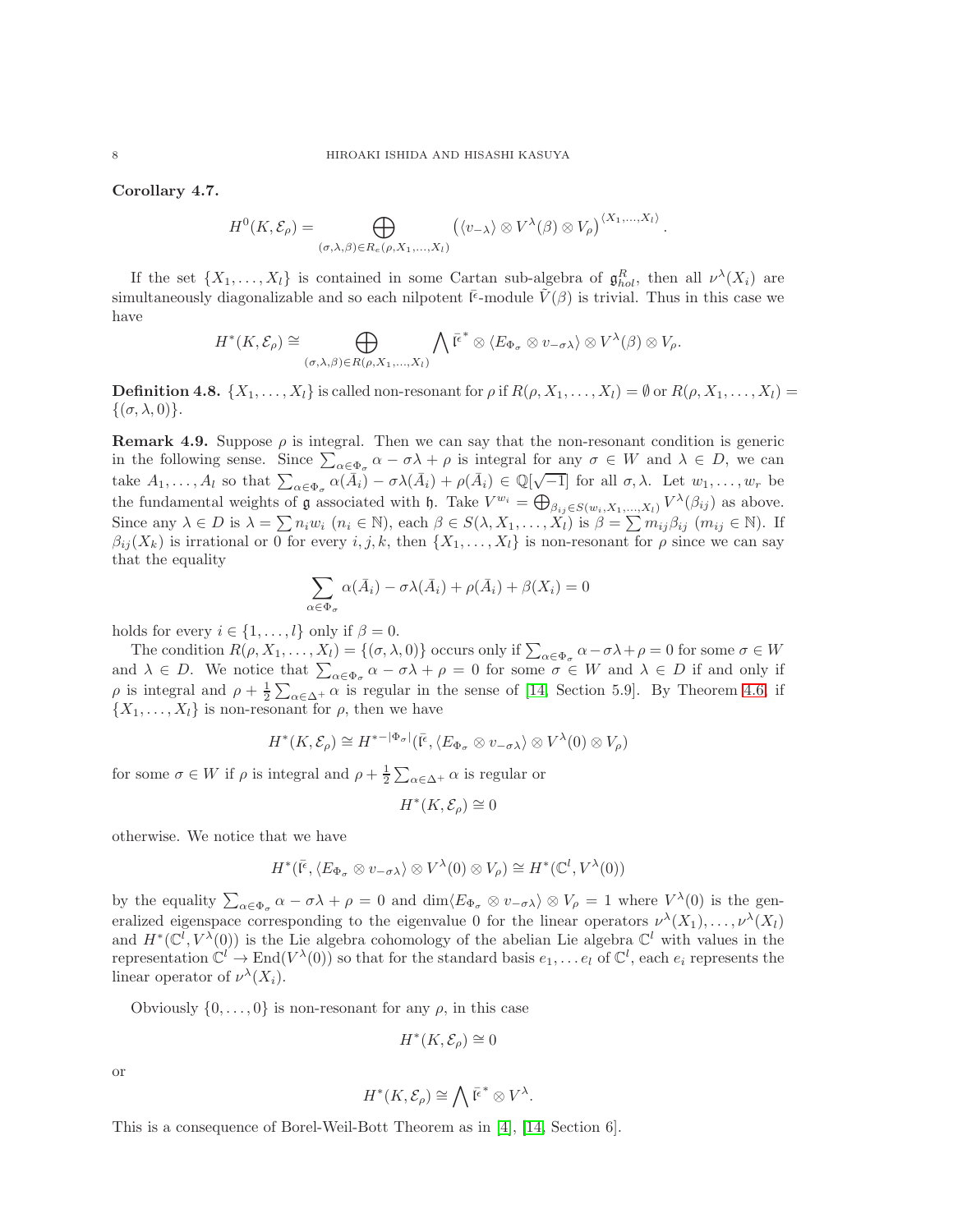4.3. Cohomology of the holomorphic tangent bundle. We consider the holomorphic tangent bundle  $T^{(1,0)}_{J_{\mathfrak{l}+\epsilon}}K$  of the complex manifold  $(K, J_{\mathfrak{l}+\epsilon})$ . This is the vector bundle generated by global  $\mathcal{C}^{\infty}$ -distribution  $\mathfrak{g}^{\epsilon}_{\mathfrak{l}} = \langle A_1 + \bar{X}_1, \ldots A_l + \bar{X}_l, \{E_{\alpha}\}\rangle$ . Let  $p_{\epsilon}^{(1,0)} : TK_{\mathbb{C}} \to T_{J_{\mathfrak{l}+\epsilon}}^{(1,0)}K$  be the projection. Then we consider the space  $\mathfrak{h}_{\epsilon}^{(1,0)} = p_{\epsilon}^{(1,0)}(\mathfrak{h})$  of sections of  $T_{J_{\mathfrak{l}+\epsilon}}^{(1,0)}K$ . By  $\mathfrak{t}_{\mathbb{C}} = \mathfrak{h}, \mathfrak{h}_{\epsilon}^{(1,0)} = \{B - \epsilon\}$  $\sqrt{-1}J_{\mathfrak{l}+\epsilon}(B) \mid B \in \mathfrak{t}$ . We can take sufficiently small  $\epsilon$  so that dim  $\mathfrak{l} = \dim \mathfrak{h}_{\epsilon}^{(1,0)}$ . Since we have  $[B, E_{-\alpha}] = -\alpha(B)E_{-\alpha}$  and  $[B, A_i + \bar{X}_i] = 0$  for any  $B \in \mathfrak{h}$ , we can say  $\bar{\partial}(\mathfrak{h}_{\epsilon}^{(1,0)}) = 0$  where  $\bar{\partial}$ is the Dolbeault operator of  $T^{(1,0)}_{J_{1+\epsilon}}K$ . By  $[E_{\alpha}, E_{-\alpha}] \in \sqrt{-1}$ t, we have  $p_{\epsilon}^{(1,0)}([E_{\alpha}, E_{-\alpha}]) \in \mathfrak{h}_{\epsilon}^{(1,0)}$ . This implies that the vector space  $V_{\tau}$  of sections of  $T_{J_{1+\epsilon}}^{(1,0)}K$  generated by  $\mathfrak{h}_{\epsilon}^{(1,0)}$  and  $\{E_{\alpha}\}\$ is a  $\bar{\mathfrak{g}}_{\mathfrak{l}}^{\epsilon}$ -module with a representation  $\tau_{\epsilon} : \bar{\mathfrak{g}}_{\mathfrak{l}} \to \text{End}(V_{\tau})$ . For the representation  $\tau : \bar{\mathfrak{g}}_{\mathfrak{l}} \to \text{End}(V_{\tau})$ associated with  $\tau_{\epsilon}$  via the isomorphism  $\mathfrak{g}_{\mathfrak{l}}^{\epsilon} \cong \mathfrak{g}_{\mathfrak{l}}$ , we have  $T_{J_{\mathfrak{l}+\epsilon}}^{(1,0)} K \cong \mathcal{E}_{\tau}$ . We compute the cohomology  $H^*(K, T^{(1,0)}_{J_{1+\epsilon}} K) = H^*(K, \mathcal{E}_{\tau}).$ 

Let  $\mathcal{E}_{\mathfrak{h}_{\epsilon}^{(1,0)}} \subset \mathcal{E}_{\tau}$  be the sub-bundle of  $\mathcal{E}_{\tau}$  generated by the distribution  $\mathfrak{h}_{\epsilon}^{(1,0)}$ . Since  $\bar{\partial}(\mathfrak{h}_{\epsilon}^{(1,0)}) = 0$ ,  $\mathcal{E}_{\mathfrak{h}_{\epsilon}^{(1,0)}}$  is a trivial holomorphic bundle. Thus, we have

$$
H^*(K,\mathcal{E}_{\mathfrak{h}_\epsilon^{(1,0)}}) \cong H^{0,*}(K) \otimes \mathfrak{h}_\epsilon^{(1,0)}.
$$

If  $\{X_1, \ldots, X_l\}$  is non-resonant for the trivial representation  $\rho = 0$ , we have

$$
H^{0,*}(K) \cong \bigwedge \bar{\mathfrak{l}^{\epsilon}}^*.
$$

We consider the inclusion  $\bigwedge \overline{\mathfrak{l}^{\epsilon}}^* \otimes \mathfrak{h}_{\epsilon}^{(1,0)} \subset A^{0,*}(M,T^{1,0}_{J_{\mathfrak{l}+\epsilon}}K)$ . Then, taking the Hermitian metric on  $T^{1,0}_{J_{l+\epsilon}}K$  associated with the global frame  $A_1 + \bar{X}_1, \ldots A_l + \bar{X}_l, \{E_\alpha\}$ , we can say that  $\bigwedge \bar{\mathfrak{l}}^{\epsilon^*} \otimes \mathfrak{h}_{\epsilon}^{(1,0)}$ consists harmonic forms in  $A^{0,*}(M,T^{1,0}_{J_{l+\epsilon}}K)$ . Thus the inclusion  $\bigwedge \overline{\mathfrak{l}^{\epsilon}}^* \otimes \mathfrak{h}^{(1,0)}_{\epsilon} \subset A^{0,*}(M,T^{1,0}_{J_{l+\epsilon}}K)$ induces an injection  $H^*(K, \mathcal{E}_{\mathfrak{h}^{(1,0)}}) \cong \bigwedge \overline{\mathfrak{l}^{\epsilon}}^* \otimes \mathfrak{h}^{(1,0)}_{\epsilon} \hookrightarrow H^*(K, T^{(1,0)}_{J_{\mathfrak{l}+\epsilon}} K).$ 

We consider the quotient bundle  $\mathcal{E}_{\mathfrak{u}} = \mathcal{E}_{\tau} / \mathcal{E}_{\mathfrak{h}_{\epsilon}^{(1,0)}}$ . We have  $H^*(K, \mathcal{E}_{\tau}) \cong \bigwedge \overline{\mathfrak{l}^{\epsilon}}^* \otimes \mathfrak{h}_{\epsilon}^{(1,0)} \oplus H^*(K, \mathcal{E}_{\mathfrak{u}})$ by the above argument. We decompose  $\Delta = \Delta_1 \sqcup \ldots, \sqcup \Delta_m$  such that each  $\Delta_i$  is an irreducible root system. Then, we have a direct sum  $\mathcal{E}_{\mathfrak{u}} = \mathcal{E}_1 \oplus \cdots \oplus \mathcal{E}_m$  where each  $\mathcal{E}_i$  is the sub-bundle of  $\mathcal{E}_{\mathfrak{u}}$ generated by  $\{E_{\alpha}\}_{{\alpha}\in{\Delta_i\cap\Delta^+}}$ .

We consider the irreducible root system  $\Delta_i$ . For each  $\alpha \in \Delta_i \cap \Delta^+$ , we denote by  $\mathcal{V}_{\alpha}$  the smooth sub-bundle of  $\mathcal{E}_i$  generated by the vector field  $E_\alpha$ . Then, by the theory of roots, we can take a total ordering  $\leq$  of  $\Delta_i \cap \Delta^+$  such that for any  $\beta \in \Delta_i \cap \Delta^+$  the smooth sub-bundle  $\mathcal{E}_{\leq \beta} = \bigoplus_{\alpha \leq \beta} \mathcal{V}_{\alpha}$  of  $\mathcal{E}_i$ is a holomorphic sub-bundle of  $\mathcal{E}_i$  and the maximal one in  $\Delta_i \cap \Delta^+$  associated with this order is a highest weight of an adjoint representation of g. Writing  $\Delta_i \cap \Delta^+ = {\alpha_1, \dots, \alpha_M}$  so that  $\alpha_j \leq \alpha_k$ if and only if  $j \leq k$ , then we have a sequence

$$
\mathcal{E}_{\leq \alpha_1} \subset \mathcal{E}_{\leq \alpha_2} \subset \cdots \subset \mathcal{E}_{\leq \alpha_M} = \mathcal{E}_i
$$

of holomorphic sub-bundles of  $\mathcal{E}_i$  and  $\mathcal{E}_{\leq \alpha_j}/\mathcal{E}_{\leq \alpha_{j-1}} \cong \mathcal{E}_{\alpha_j}$ .

**Proposition 4.10.** (cf. [\[2,](#page-11-1) Section 4.8]) If  $\{X_1, \ldots, X_l\}$  is non-resonant for every  $\alpha_i \in \Delta_i \cap \Delta^+$ , then the quotient map  $\mathcal{E}_i \to \mathcal{E}_{\leq \alpha_M}/\mathcal{E}_{\leq \alpha_{M-1}}$  induces a cohomology isomorphism

$$
H^*(K,\mathcal{E}_i)\cong H^*(K,\mathcal{E}_{\alpha_M})\cong H^*(\overline{\mathfrak{l}^{\epsilon}},\langle v_{-\alpha_M}\rangle\otimes V^{\alpha_M}(0)\otimes\langle [E_{\alpha_M}]\rangle).
$$

*Proof.* For each  $k$ , we have the long exact sequence

$$
0 \longrightarrow H^{0}(K, \mathcal{E}_{\leq \alpha_{k-1}}) \longrightarrow H^{0}(K, \mathcal{E}_{\leq \alpha_{k}}) \longrightarrow H^{0}(K, \mathcal{E}_{\alpha_{k}}) \longrightarrow H^{1}(K, \mathcal{E}_{\leq \alpha_{k-1}}) \longrightarrow \dots
$$

In case  $R(\alpha_k, X_1, \ldots, X_l) = \{(\sigma, \lambda, 0)\}\$ if and only if  $\alpha_k = \alpha_M$ , by Theorem [4.6,](#page-6-0) the proposition easily follows from an iteration of computations on long exact sequences.

We consider the case  $R(\alpha_k, X_1, \ldots, X_l) = \{(\sigma, \lambda, 0)\}\)$  holds for  $\alpha_k \neq \alpha_M$ . For such  $\alpha_k, \alpha_k + \alpha_k$  $\frac{1}{2}\sum_{\Delta^+}\alpha$  is regular. This happens only if the type of  $\Delta_i$  is  $B_r$ ,  $C_r$ ,  $F_4$  or  $G_2$ . (see [\[2,](#page-11-1) Section 4.7]).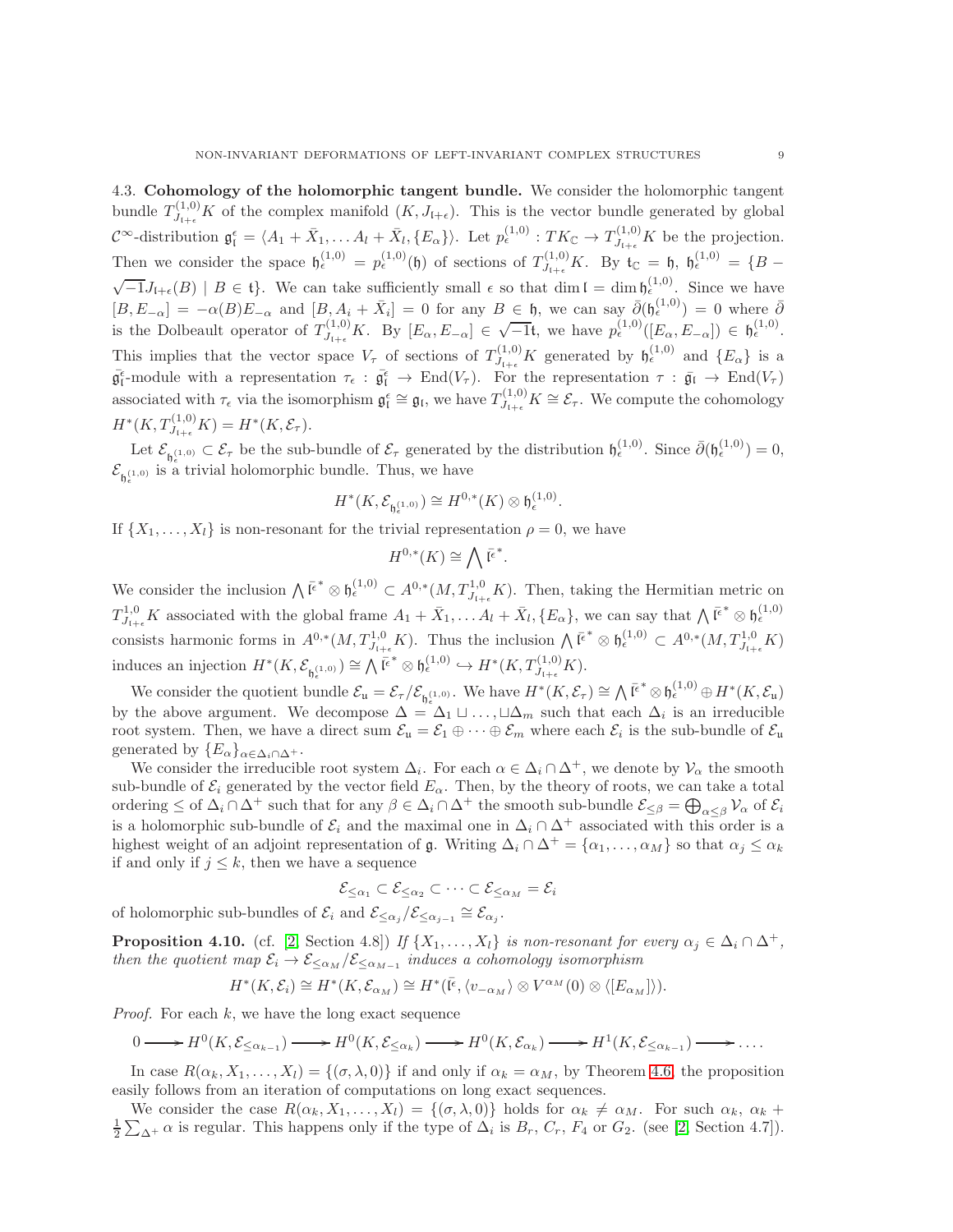Suppose  $\Delta_i$  is  $B_r$ ,  $C_r$  or  $F_4$ . Then, as the table of [\[2,](#page-11-1) Page 129], we have  $\alpha', \alpha'' \in \Delta^+ - {\alpha_M}$  such that

- (1)  $\alpha' = \alpha'' + \beta$  for some simple root  $\beta$ .
- (2) For  $\alpha_k \in \Delta_i \cap \Delta^+$ ,  $\alpha_k + \frac{1}{2} \sum_{\Delta^+} \alpha$  is regular if and only if  $\alpha_k = \alpha'$ ,  $\alpha''$  or  $\alpha_M$ .  $\alpha_k \in D$  if and only if  $\alpha_k = \alpha'$  or  $\alpha_M$ .
- (3)  $\sigma_{\beta}(\alpha') = \alpha'$  where  $\sigma_{\beta} \in W$  is the reflection corresponding to  $\beta$ .

By the first condition, we can take an ordering such that  $\alpha_j = \alpha'$  and  $\alpha_{j-1} = \alpha''$  for some j. By the second and third condition, by an iteration of computations on long exact sequences with Theorem [4.6,](#page-6-0) the quotient  $\mathcal{E}_{\leq \alpha_{j-1}} \to \mathcal{E}_{\leq \alpha_{j-1}}/\mathcal{E}_{\leq \alpha_{j-2}}$  induces a cohomology isomorphism

$$
H^*(K, \mathcal{E}_{\leq \alpha_{j-1}}) \cong H^{*-1}(\overline{\mathfrak{l}^{\epsilon}}, \langle E_{\beta} \otimes v_{-\alpha'} \rangle \otimes V^{\alpha'}(0) \otimes \langle [E_{\alpha''}] \rangle)
$$

and we have

$$
H^*(K,\mathcal{E}_{\alpha_j}) \cong H^*(\bar{\mathfrak{l}^e}, \langle v_{-\alpha'} \rangle \otimes V^{\alpha'}(0) \otimes \langle [E_{\alpha'}] \rangle).
$$

Thus, for the long exact sequence

$$
0 \longrightarrow H^0(K, \mathcal{E}_{\leq \alpha_{j-1}}) \longrightarrow H^0(K, \mathcal{E}_{\leq \alpha_j}) \longrightarrow H^0(K, \mathcal{E}_{\alpha_j}) \longrightarrow H^1(K, \mathcal{E}_{\leq \alpha_{j-1}}) \longrightarrow \dots,
$$

we can easily say that the boundary map  $H^*(K,\mathcal{E}_{\alpha_j}) \to H^{*+1}(K,\mathcal{E}_{\leq \alpha_{j-1}})$  is an isomorphism and hence  $H^*(K, \mathcal{E}_{\leq \alpha_j}) = 0$ . Now, by the first condition of  $\alpha', \alpha''$ , the proposition follows from an iteration of computations on long exact sequences.

Suppose  $\Delta_i$  is  $G_2$ . Then, for simple roots  $\alpha$ ,  $\beta$  corresponding to the Cartan matrix  $\begin{pmatrix} 2 & -3 \\ -1 & 2 \end{pmatrix}$ , we have

$$
\Delta_i \cap \Delta^+ = {\alpha_1 = \alpha, \alpha_2 = \beta, \alpha_3 = \alpha + \beta, \alpha_4 = 2\alpha + \beta, \alpha_5 = 3\alpha + \beta, \alpha_6 = 3\alpha + 2\beta}.
$$

By the table of [\[2,](#page-11-1) Page 129],  $\alpha_k + \frac{1}{2} \sum_{\Delta^+} \alpha$  is regular if and only if  $\alpha_k = \alpha_2$ ,  $\alpha_4$  or  $\alpha_6$  and  $\alpha_k \in D$ if and only if  $\alpha_k = \alpha_4$  or  $\alpha_6$ . Since  $\sigma_\alpha(\alpha_4) = \alpha + \beta$ , by the long exact sequence, the quotient  $\mathcal{E}_{\leq \alpha_2} \to \mathcal{E}_{\leq \alpha_2} / \mathcal{E}_{\leq \alpha_1}$  induces a cohomology isomorphism

$$
H^*(K, \mathcal{E}_{\leq \alpha_2}) \cong H^{*-1}(\overline{\mathfrak{l}^{\epsilon}}, \langle E_{\alpha} \otimes v_{-\alpha-\beta} \rangle \otimes V^{\alpha_4}(0) \otimes \langle [E_{\beta}] \rangle)
$$

and the quotient  $\mathcal{E}_{\leq \alpha_4}/\mathcal{E}_{\leq \alpha_2} \to \mathcal{E}_{\leq \alpha_4}/\mathcal{E}_{\leq \alpha_3}$  induces a cohomology isomorphism

$$
H^*(K, \mathcal{E}_{\leq \alpha_4}/\mathcal{E}_{\leq \alpha_2}) \cong H^*(\bar{\mathfrak{l}^{\epsilon}}, \langle v_{-2\alpha-\beta} \rangle \otimes V^{\alpha_4}(0) \otimes \langle [E_{2\alpha+\beta}]\rangle).
$$

We note that  $\langle E_\alpha \otimes v_{-\alpha-\beta} \otimes [E_\beta] \rangle$  and  $\langle v_{-2\alpha-\beta} \otimes [E_{2\alpha+\beta}] \rangle$  are trivial  $\bar{I}^{\epsilon}$ -modules. Thus, for the long exact sequence

$$
0 \longrightarrow H^0(K, \mathcal{E}_{\leq \alpha_2}) \longrightarrow H^0(K, \mathcal{E}_{\leq \alpha_4}) \longrightarrow H^0(K, \mathcal{E}_{\leq \alpha_4}/\mathcal{E}_{\leq \alpha_2}) \longrightarrow H^1(K, \mathcal{E}_{\leq \alpha_2}) \longrightarrow \dots,
$$

we can easily say that the boundary map  $H^*(K, \mathcal{E}_{\leq \alpha_4}/\mathcal{E}_{\leq \alpha_2}) \to H^{*+1}(K, \mathcal{E}_{\leq \alpha_2})$  is an isomorphism and hence  $H^*(K,\mathcal{E}_{\leq \alpha_4})=0$ . Hence the proposition follows from the long exact sequences for  $\mathcal{E}_{\leq \alpha_5}$ and  $\mathcal{E}_{\leq \alpha_6}$ . .

We identify  $\mathfrak{g} \cong \mathfrak{g}_{hol}^R$ . Consider the decomposition  $\mathfrak{g} = \mathfrak{g}_1 \oplus \cdots \oplus \mathfrak{g}_m$  associated with  $\Delta =$  $\Delta_1 \sqcup \ldots, \sqcup \Delta_m$ . Then, each  $\mathfrak{g}_i$  is an irreducible g-module  $V^{\alpha_M}$  corresponding to  $\alpha_M \in D$ . This proposition with Remark [4.9](#page-7-0) implies the following theorem.

<span id="page-9-0"></span>**Theorem 4.11.** If  $\{X_1, \ldots, X_l\}$  is non-resonant for every  $\alpha \in \Delta^+$  and the trivial representation 0, then we have an isomorphism of C-vector space

$$
H^*(K, T^{1,0}_{J_{i+\epsilon}} K) \cong \bigwedge \mathbb{C}^l \otimes \mathbb{C}^l \oplus H^*(\mathbb{C}^l, \mathfrak{g}(0))
$$

where  $l = \frac{1}{2}$ rank K,  $\mathfrak{g}(0)$  is the generalized eigenspace corresponding to the eigenvalue 0 for the adjoint operators of  $X_1, \ldots, X_l$  and  $H^*(\mathbb{C}^l, \mathfrak{g}(0))$  is the Lie algebra cohomology of the abelian Lie algebra  $\mathbb{C}^l$  with values in the representation  $\mathbb{C}^l \to \text{End}(\mathfrak{g}(0))$  so that for the standard basis  $e_1, \ldots e_l$ of  $\mathbb{C}^l$ , each  $e_i$  represents the adjoint operator of  $X_i$ . In particular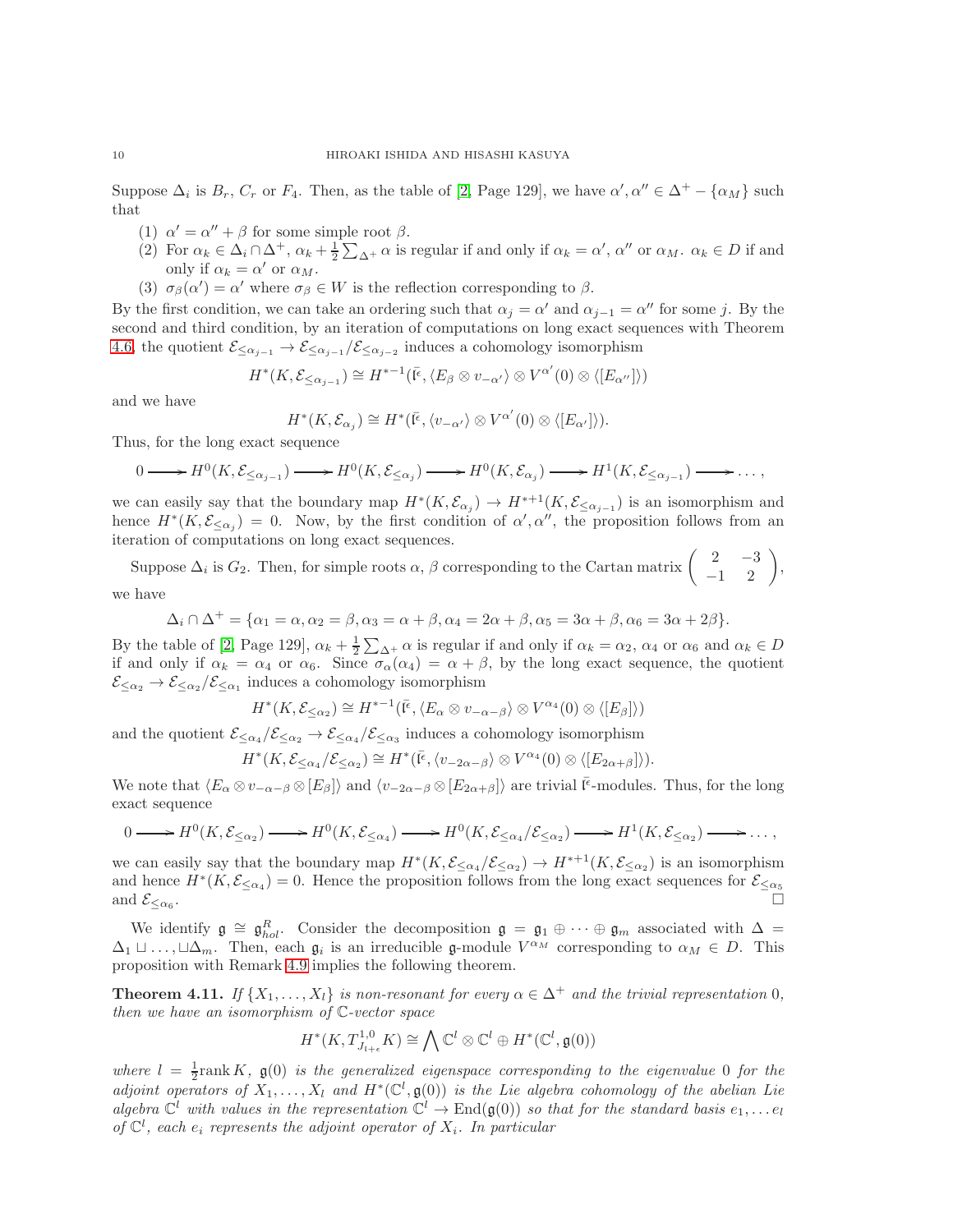• We have an isomorphism of  $\mathbb{C}\text{-vector space}$ 

$$
H^0(K, T^{1,0}_{J_{\mathfrak{l}+\epsilon}} K) \cong \mathbb{C}^l \oplus \mathfrak{g}^{\langle X_1, \ldots, X_l \rangle}.
$$

• If  $X_1, \ldots, X_l$  are contained in a same Cartan subalgebra of  $\mathfrak{g}$ , then

$$
H^*(K, T^{1,0}_{J_{1+\epsilon}} K) \cong \bigwedge \mathbb{C}^l \otimes (\mathbb{C}^l \oplus \mathfrak{g}^{\langle X_1, ..., X_l \rangle}).
$$

<span id="page-10-0"></span>Corollary 4.12. If  $\{X_1, \ldots, X_l\} \neq \{0, \ldots, 0\}$  and  $\{X_1, \ldots, X_l\}$  is non-resonant for every  $\alpha \in \Delta^+$ and the trivial representation 0, then the complex manifold  $(K, J_{\{+\epsilon\}})$  is not biholomorphic to K with any left-invariant or right-invariant complex structure.

*Proof.* By Proposition [3.1,](#page-2-0) the dimension of the vector space of holomorphic vector fields on  $K$  with a left-invariant (resp. right-invariant) complex structure is  $l + \dim \mathfrak{g}$  and we have

$$
l + \dim \mathfrak{g} > l + \dim \mathfrak{g}^{\langle X_1, \dots, X_l \rangle} = \dim H^0(K, T^{1,0}_{J_{1+\epsilon}} K)).
$$

As we noticed in Remark [4.9,](#page-7-0) for each  $\alpha \in \Delta^+$  the non-resonant condition is generic. Hence we can say that there exists a small deformation of a left-invariant complex structure on  $K$  which is not biholomorphic to any left-invariant or right-invariant complex structure.

**Example 4.13.** We consider Example [3.2.](#page-3-0) Take  $A_1 = -bT_2 + i(T_1 + aT_2)$  and small  $X_1 \in \mathfrak{g}_{hol}^R$ . We have  $\Delta^+ = \{2it_1\} \cup \{2it_2\}$  and  $W = \{\pm 1\} \times \{\pm 1\}$ . Any irreducible representation  $V^{\lambda}$  of K corresponds to  $\lambda = mit_1 + nit_2$  for  $m, n \in \mathbb{N}$ . We can easily say that if  $X_1$  is sufficiently small, then  $X_1$  is non-resonant for every  $\alpha \in \Delta^+$  and the trivial representation 0. By the above result, if  $X_1$  is sufficiently small, then we have an isomorphism of C-vector space

$$
H^0(K, T^{1,0}_{J_{1+\epsilon}} K) \cong \mathbb{C} \oplus (\mathfrak{sl}_2(\mathbb{C}))^{\langle X_1 \rangle} \oplus (\mathfrak{sl}_2(\mathbb{C}))^{\langle X_1 \rangle}.
$$

In the resonant case, Theorem [4.11](#page-9-0) does not hold. Let  $b = 1$ ,  $a = 0$  and  $X_1 = \frac{1}{3}T_1^R$ . Then we have

$$
v^{3it_1^R} \otimes (v^{-3it_1} \otimes E_{2it_1} + E_{-2it_1} \cdot (v^{-3it_1}) \otimes p_{\epsilon}^{1,0}([E_{2it_1}, E_{-2it_1}])) \in H^0(K, T^{1,0}_{J_{1+\epsilon}}K)
$$

where  $v^{\pm 3it_1}$  and  $v^{\pm 3it_1^R}$  are highest (lowest) weight vectors in representations  $V^{3it_1}$  and  $V^{3it_1^R}$  with highest (lowest) weights  $\pm 3it_1$  and  $\pm 3it_1^R$  respectively. Consider  $G/U^- = (\mathbb{C}^2 - \{0\}) \times (\mathbb{C}^2 \{0\}$ ). Then the complex manifold  $(K, J_{\mathfrak{l}+\epsilon})$  is given by the transversality between  $S^3 \times S^3$  and  $\left\langle \frac{4}{3}z_1\frac{\partial}{\partial z_1}+\frac{2}{3}z_2\frac{\partial}{\partial z_2}+w_1\frac{\partial}{\partial w_1}+w_2\frac{\partial}{\partial w_2}\right\rangle$ . We have a non-trivial holomorphic vector field on  $S^3 \times S^3$ with such complex structure which is given by the  $(\frac{4}{3}, \frac{2}{3}, 1, 1)$ -resonant vector field  $z_2^2 \frac{\partial}{\partial z_1}$  (see [\[8\]](#page-11-11),[\[15\]](#page-11-8)).

4.4. The Lie algebra of holomorphic vector fields and the group of automorphisms. Take the complex Lie subgroup  $H \subset G$  corresponding to h. Consider the action of  $G \times H$  on the complex homogeneous space  $G/U^-$  so that for  $(g, h) \in G \times H$  and  $[x] \in G/U^-$ , the action is given by  $(g, h) \cdot [x] = [g^{-1}xh]$ . Take the subgroup

$$
\exp\left(\overline{\mathfrak{l}^{\epsilon}}\right) = \left\{ \left( \exp\left(\sum_{t=1}^{l} t_{i} X_{i}\right), \exp\left(\sum_{t=1}^{l} t_{i} \overline{A}_{i}\right) \right) \in G \times H \mid (t_{1}, \ldots, t_{l}) \in \mathbb{C}^{l} \right\}
$$

in  $G \times H$ . We assume that every  $\exp(\bar{F})$ -orbit intersects with K at only one point in  $G/U^-$ . Then, the quotient  $(G/U^-)/\exp(\bar{F})$  is biholomorphic to the complex manifold  $(K, J_{H+\epsilon})$ . Denote by  $G^{\langle X_1,...,X_l\rangle}$  the subgroup in G consisting of  $g \in G$  such that the adjoint operator of g fixes  $X_1, \ldots, X_l$ . The Lie algebra of this Lie group is  $\mathfrak{g}^{\langle X_1, \ldots, X_l \rangle}$ . Since  $G^{\langle X_1, \ldots, X_l \rangle} \times H$  commutes with  $\exp\left(\overline{\mathfrak{l}^{\epsilon}}\right)$  in  $G\times H$ , we have the holomorphic action of  $G^{\langle X_1,...,X_l\rangle}\times H$  on  $(G/U^-)/\exp\left(\overline{\mathfrak{l}^{\epsilon}}\right)\cong (K, J_{\mathfrak{l}+\epsilon}).$ Denote by Aut $(K, J_{\mathfrak{l}+\epsilon})$  the group of automorphisms of the complex manifold  $(K, J_{\mathfrak{l}+\epsilon})$ . We have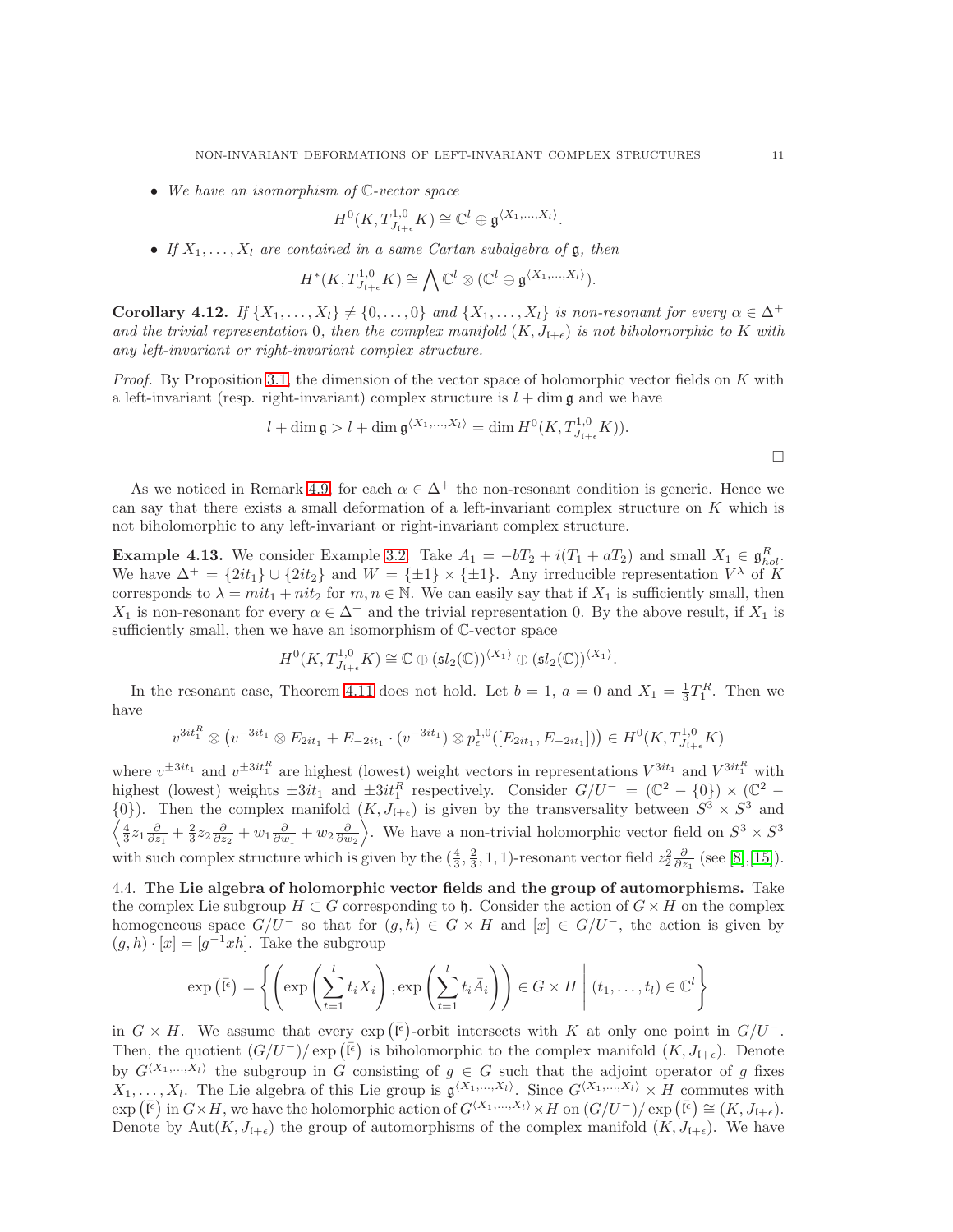the homomorphism  $\psi^{\epsilon}: G^{\langle X_1,...,X_l\rangle} \times H \to \text{Aut}(K, J_{l+\epsilon})$ . Since G is semisimple, we can easily compute the kernel of this homomorphism as

$$
\ker(\psi^{\epsilon}) = \{ (az, bz^{-1}) \mid (a, b) \in \exp(\bar{\mathfrak{l}^{\epsilon}}), z \in Z(G) \}
$$

and hence its Lie algebra is  $\bar{l}^{\epsilon} = \langle \bar{A}_1 + X_1, \ldots \bar{A}_l + X_l \rangle \subset \mathfrak{g}^{\langle X_1, \ldots, X_l \rangle} \oplus \mathfrak{h}$ . Thus, we have the embedding of  $(\mathfrak{g}^{\langle X_1,\ldots,X_l\rangle}\oplus\mathfrak{h})/\bar{\mathfrak{l}^{\epsilon}}$  into  $H^0(K,T^{1,0}_{J_{\mathfrak{l}+\epsilon}}K)$  as a Lie subalgebra. By Theorem [4.11,](#page-9-0) we have:

**Theorem 4.14.** If  $\{X_1, \ldots, X_l\} \neq \{0, \ldots, 0\}$  and  $\{X_1, \ldots, X_l\}$  is non-resonant for every  $\alpha \in \Delta^+$ and the trivial representation 0 and every  $\exp(\bar{F})$ -orbit intersects with K at only one point in  $G/U^-$ , then we have a Lie algebra isomorphism

$$
H^0(K, T^{1,0}_{J_{1+\epsilon}} K) \cong (\mathfrak{g}^{\langle X_1, ..., X_l \rangle} \oplus \mathfrak{h}) / \overline{\mathfrak{l}^{\epsilon}}.
$$

Corollary 4.15. If  $\{X_1, \ldots, X_l\} \neq \{0, \ldots, 0\}$  and  $\{X_1, \ldots, X_l\}$  is non-resonant for every  $\alpha \in \Delta^+$ and the trivial representation 0 and every  $\exp(\bar{F})$ -orbit intersects with K at only one point in  $G/U^-$ , then the image  $\text{im}(\psi^{\epsilon})$  of the homomorphism  $\psi^{\epsilon}: G^{\langle X_1,...,X_l\rangle} \times H \to \text{Aut}(K, J_{l+\epsilon})$  contains the identity component of the group  $Aut(K, J_{l+\epsilon})$  of automorphisms of the complex manifold  $(K, J_{l+\epsilon})$ .

**Example 4.16.** We consider Example [3.2.](#page-3-0) Take  $A_1 = -bT_2 + i(T_1 + aT_2)$  and small  $X_1 \in \mathfrak{g}_{hol}^R$ . As a global distribution on  $G/U^- \cong (\mathbb{C}^2 - \{0\}) \times (\mathbb{C}^2 - \{0\})$ , we have

$$
\bar{\mathfrak{l}^{\epsilon}} = \left\langle z_1 \frac{\partial}{\partial z_1} + z_2 \frac{\partial}{\partial z_2} + c(w_1 \frac{\partial}{\partial w_1} + w_2 \frac{\partial}{\partial w_2}) + \sum_{i,j \leq 2} \left( a_{ij} z_i \frac{\partial}{\partial z_j} + b_{ij} w_i \frac{\partial}{\partial w_j} \right) \right\rangle
$$

with  $c = a + bi$  for complex numbers  $a_{ij}, b_{ij}$  with  $a_{11} + a_{22} = 0$ ,  $b_{11} + b_{22} = 0$ . By [\[15,](#page-11-8) Corollary 2, for sufficiently small  $X_1$ ,  $\exp\left(\overline{\mathfrak{l}^{\epsilon}}\right)$ -orbit intersects with  $K = S^3 \times S^3$  at only one point. Thus we actually have a Lie algebra isomorphism

$$
H^0(K, T^{1,0}_{J_{1+\epsilon}} K) \cong \mathbb{C} \oplus (\mathfrak{sl}_2(\mathbb{C}))^{\langle X_1 \rangle} \oplus (\mathfrak{sl}_2(\mathbb{C}))^{\langle X_1 \rangle}.
$$

#### **REFERENCES**

- <span id="page-11-6"></span><span id="page-11-1"></span>[1] K. Akao, On deformations of the Calabi-Eckmann manifolds. Proc. Japan Acad. 51 (1975), no. 6, 365–368.
- [2] D. N. Akhiezer, Lie group actions in complex analysis. Aspects of Mathematics, E27. Friedr. Vieweg Sohn, Braunschweig, 1995.
- <span id="page-11-3"></span>[3] D. Angella, H. Kasuya Cohomologies of deformations of solvmanifolds and closedness of some properties. North-West. Eur. J. Math. 3 (2017), 75–105.
- <span id="page-11-5"></span><span id="page-11-0"></span>[4] R. Bott, Homogeneous vector bundles, Ann. of Math. (2) 66 (1957), 203–248.
- [5] E. Calabi, B. Eckmann, A class of compact complex manifolds which are not algebraic. Ann, of Math., 58, 494–500 (1953).
- <span id="page-11-2"></span>[6] W. Fulton, J. Harris, Representation Theory, GTM 129, Springer-Verlag, 1991.
- [7] E. Ghys, Déformations des structures complexes sur les espaces homogénes de SL(2, C). J. Reine Angew. Math. 468 (1995), 113–138.
- <span id="page-11-11"></span>[8] A. Haefliger, Deformations of transversely holomorphic flows on spheres and deformations of Hopf manifolds. Compositio Math. 55 (1985), no. 2, 241–251.
- <span id="page-11-4"></span>[9] K. Hasegawa, Small deformations and non-left-invariant complex structures on six-dimensional compact solvmanifolds. Differ. Geom. Appl. 28(2), 220–227 (2010)
- [10] S. Helgason, Differential geometry, Lie groups, and symmetric spaces. Graduate Studies in Mathematics, 34. American Mathematical Society, Providence, RI, 2001.
- <span id="page-11-9"></span>[11] F. Hirzebruch, Topological methods in algebraic geometry. Classics in Mathematics. Springer-Verlag, Berlin, 1995.
- <span id="page-11-13"></span><span id="page-11-10"></span>[12] D. Huybrechts, Complex geometry. An introduction. Universitext. Springer-Verlag, Berlin, 2005.
- [13] H. Kasuya, de Rham and Dolbeault cohomology of solvmanifolds with local systems. Math. Res. Lett. 21 (2014), no. 4, 781–805.
- <span id="page-11-12"></span><span id="page-11-8"></span>[14] B. Kostant, Lie algebra cohomology and the generalized Borel-Weil theorem. Ann. of Math. (2) 74 (1961) 329–387.
- [15] J.J. Loeb, M. Nicolau Holomorphic flows and complex structures on products of odd-dimensional spheres. Math. Ann. 306 (1996), no. 4, 781–817.
- <span id="page-11-7"></span>[16] J. J. Loeb, M. Manjarin, M. Nicolau, Complex and CR structures on compact Lie groups associated to abelian actions. Ann. Global Anal. Geom. 32 (2007), no. 4, 361–378.